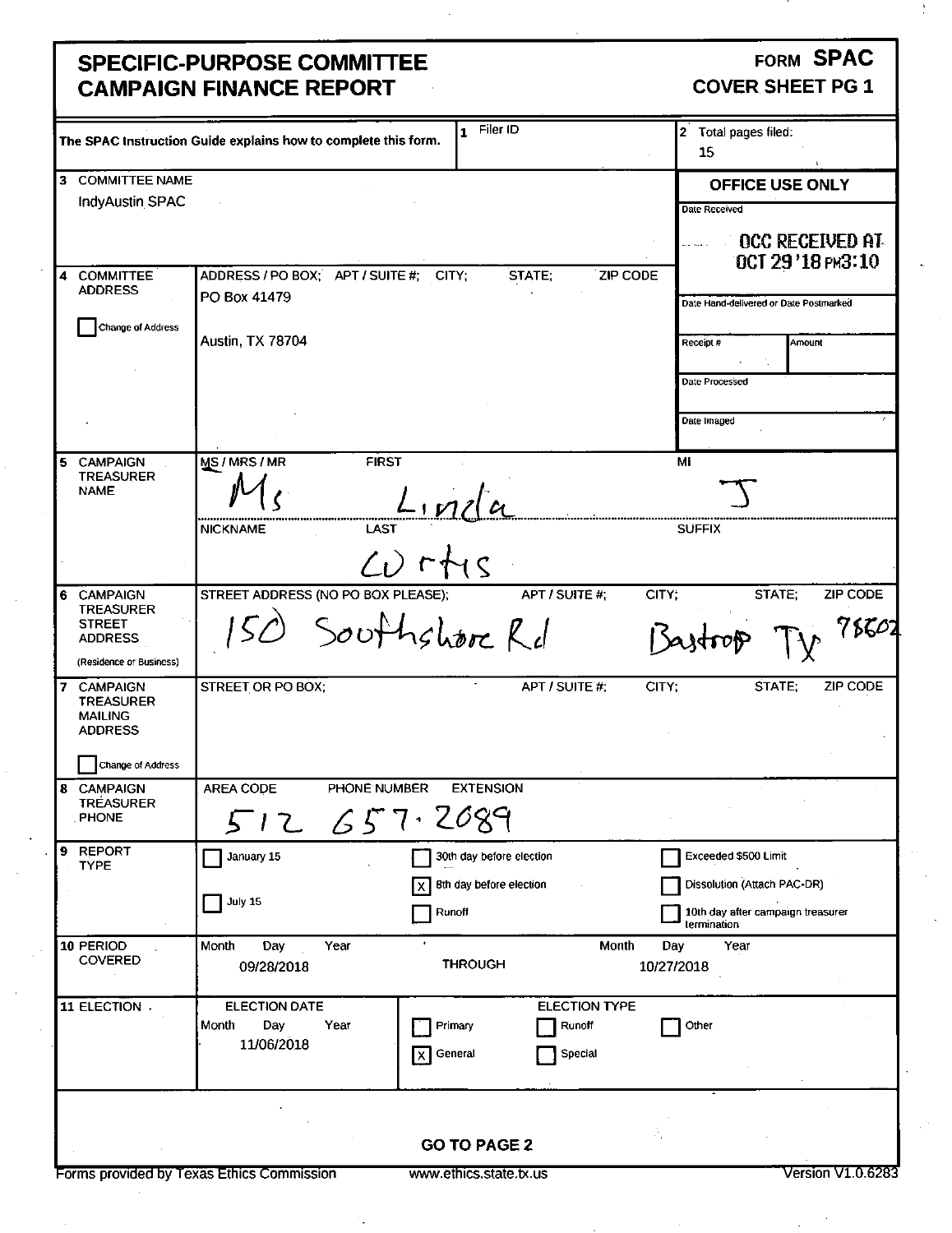### **SPECIFIC-PURPOSE COMMITTEE REPORT: PURPOSE AND TOTALS**

### FORM SPAC COVER SHEET PG 2

| <b>12 COMMITTEE NAME</b>                         |                                                   |                                                                                    | 13 Filer ID |                                     |                   |
|--------------------------------------------------|---------------------------------------------------|------------------------------------------------------------------------------------|-------------|-------------------------------------|-------------------|
| <b>IndyAustin SPAC</b>                           |                                                   |                                                                                    |             |                                     |                   |
| <b>14 COMMITTEE</b>                              |                                                   | CANDIDATE / OFFICEHOLDER NAME                                                      |             |                                     |                   |
| <b>PURPOSE</b>                                   |                                                   | Almanza Susana                                                                     |             |                                     |                   |
|                                                  |                                                   |                                                                                    |             |                                     |                   |
| (Attach lists on plain<br>paper to complete this | Candidate                                         |                                                                                    |             |                                     |                   |
| report if necessary.)                            |                                                   | OFFICE SOUGHT (candidate) / OFFICE HELD (officeholder)                             |             |                                     |                   |
|                                                  | Officeholder                                      |                                                                                    |             |                                     |                   |
|                                                  |                                                   | Austin City Council D. 3                                                           |             |                                     |                   |
|                                                  |                                                   |                                                                                    |             |                                     |                   |
| <b>SUPPORT</b><br>ţx∣                            |                                                   |                                                                                    |             |                                     |                   |
| (Candidate or Measure)                           |                                                   | <b>BALLOT IDENTIFICATION / #</b>                                                   |             | <b>ELECTION DATE</b>                |                   |
| OPPOSE                                           |                                                   |                                                                                    | Month       | Day                                 | Year              |
| (Candidate or Measure)                           |                                                   |                                                                                    |             |                                     |                   |
|                                                  | Measure                                           |                                                                                    |             |                                     |                   |
| <b>ASSIST</b>                                    |                                                   | <b>DESCRIPTION</b>                                                                 |             |                                     |                   |
| (Officeholder)                                   |                                                   |                                                                                    |             |                                     |                   |
|                                                  |                                                   |                                                                                    |             |                                     |                   |
|                                                  |                                                   |                                                                                    |             |                                     |                   |
| <b>15 CONTRIBUTION</b>                           |                                                   | 1. TOTAL POLITICAL CONTRIBUTIONS OF \$50 OR LESS (OTHER THAN PLEDGES,              |             |                                     |                   |
| <b>TOTALS</b>                                    |                                                   | LOANS, OR GUARANTEES OF LOANS), UNLESS ITEMIZED                                    |             | Ś.                                  | \$15.00           |
|                                                  |                                                   |                                                                                    |             |                                     |                   |
|                                                  | 2. TOTAL POLITICAL CONTRIBUTIONS                  |                                                                                    |             |                                     |                   |
|                                                  |                                                   | (OTHER THAN PLEDGES, LOANS, OR GUARANTEES OF LOANS)                                |             |                                     | \$61,015.00       |
|                                                  |                                                   |                                                                                    |             |                                     |                   |
| <b>EXPENDITURE</b>                               |                                                   | 3. TOTAL POLITICAL EXPENDITURES OF \$100 OR LESS, UNLESS ITEMIZED                  |             |                                     |                   |
| <b>TOTALS</b>                                    |                                                   |                                                                                    |             |                                     | \$0.00            |
|                                                  |                                                   |                                                                                    |             |                                     |                   |
|                                                  | 4. TOTAL POLITICAL EXPENDITURES                   |                                                                                    |             |                                     |                   |
|                                                  |                                                   |                                                                                    |             |                                     | \$53,178.91       |
|                                                  |                                                   |                                                                                    |             |                                     |                   |
| <b>CONTRIBUTION</b>                              |                                                   | 5. TOTAL POLITICAL CONTRIBUTIONS MAINTAINED AS OF THE LAST DAY OF THE              |             |                                     |                   |
| <b>BALANCE</b>                                   | <b>REPORTING PERIOD</b>                           |                                                                                    |             |                                     | \$34,146.77       |
|                                                  |                                                   |                                                                                    |             |                                     |                   |
| <b>OUTSTANDING</b>                               |                                                   | 6. TOTAL PRINCIPAL AMOUNT OF ALL OUTSTANDING LOANS AS OF THE LAST                  |             |                                     |                   |
| <b>LOAN TOTALS</b>                               | DAY OF THE REPORTING PERIOD                       |                                                                                    |             |                                     | \$10,845.00       |
|                                                  |                                                   |                                                                                    |             |                                     |                   |
| 16 AFFIDAVIT                                     |                                                   |                                                                                    |             |                                     |                   |
|                                                  |                                                   | I swear, or affirm, under penalty of perjury, that the accompanying report is true |             |                                     |                   |
|                                                  | ALEJANDRO MEDINA<br>Notary Public, State of Texas | and correct and includes all information required to be reported by me under       |             |                                     |                   |
|                                                  | Comm. Expires 08-15-2022                          | Title 15, Election Code.                                                           |             |                                     |                   |
| mm                                               | Notary ID 131684514                               | $\overline{\phantom{a}}$                                                           |             |                                     |                   |
|                                                  |                                                   | Signature of Campaign Treasurer                                                    |             |                                     |                   |
|                                                  | AFFIX NOTARY STAMP / SEAL ABOVE                   |                                                                                    |             |                                     |                   |
|                                                  |                                                   |                                                                                    |             |                                     |                   |
| Sworn to and subscribed before me, by the said   |                                                   | <u>Lucas Buedick</u>                                                               | this the    |                                     | day               |
| of October                                       | 20/8                                              | to certify which, witness my hand and seal of office.                              |             |                                     |                   |
|                                                  |                                                   |                                                                                    |             |                                     |                   |
|                                                  |                                                   |                                                                                    |             |                                     |                   |
|                                                  |                                                   |                                                                                    |             |                                     |                   |
| Signature of officer administering oath          |                                                   | Printed name of officer administering oath                                         |             | Title of officer administering oath |                   |
|                                                  |                                                   |                                                                                    |             |                                     |                   |
| Forms provided by Texas Ethics Commission        |                                                   | www.ethics.state.tx.us                                                             |             |                                     | Version V1.0.6283 |
|                                                  |                                                   |                                                                                    |             |                                     |                   |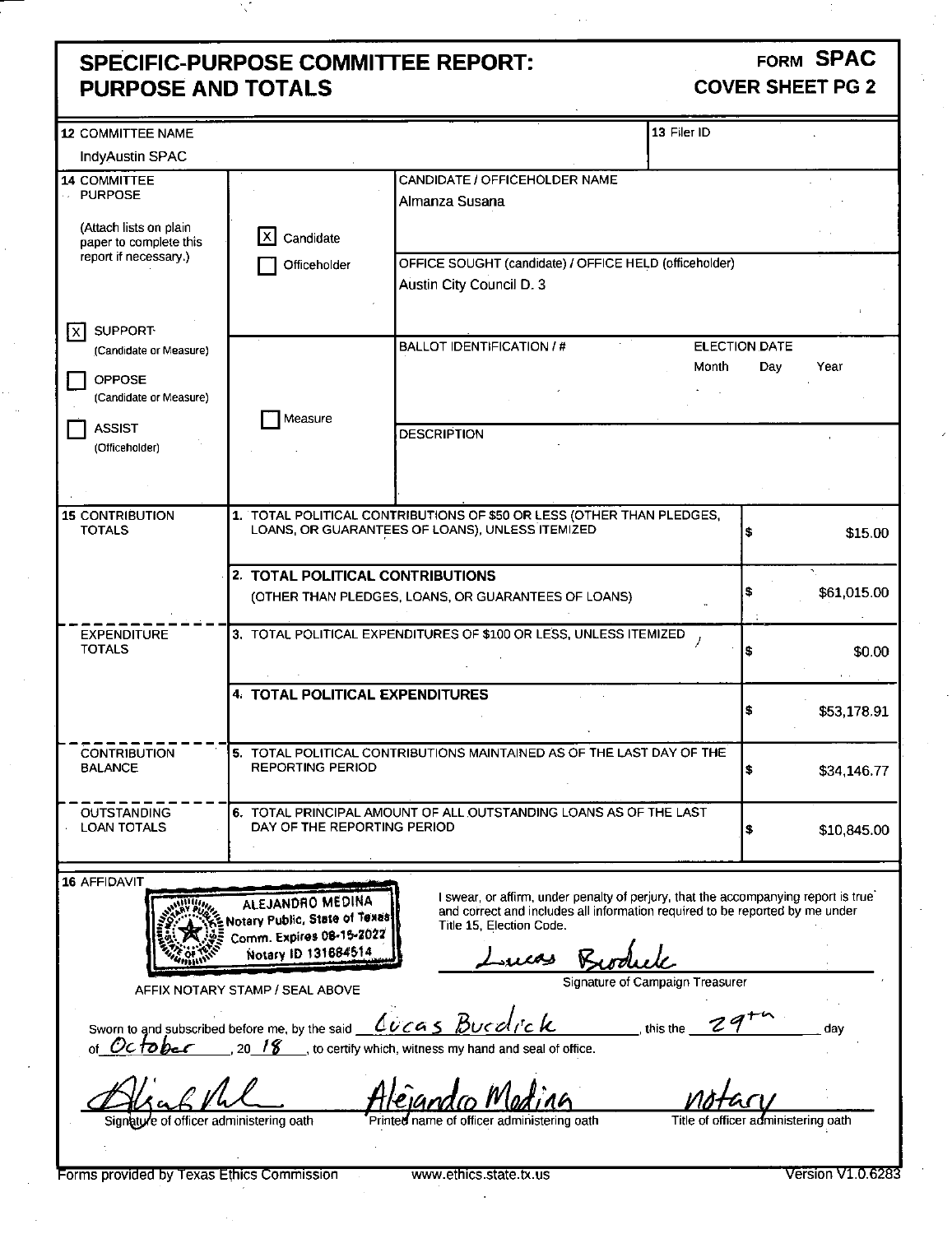### **SPECIFIC-PURPOSE COMMITTEE REPORT: FORM SPAC PURPOSE**

Page 3 of 15

| 12 COMMITTEE NAME                                                   |                  |                                                                             | 13 Filer ID                            |
|---------------------------------------------------------------------|------------------|-----------------------------------------------------------------------------|----------------------------------------|
| <b>IndyAustin SPAC</b>                                              |                  |                                                                             |                                        |
| 14 COMMITTEE<br><b>PURPOSE</b>                                      |                  | CANDIDATE / OFFICE HOLDER NAME<br><b>Todd Phelps</b>                        |                                        |
| (Attach lists on plain<br>paper to complete this                    | CANDIDATE<br>Ixl |                                                                             |                                        |
| report if necessary.)<br><b>SUPPORT</b>                             | OFFICE HOLDER    | OFFICE SOUGHT (candidate) / OFFICE HELD (officeholder)<br>Austin City Mayor |                                        |
| lx.<br>(Candidate or Measure)                                       |                  |                                                                             |                                        |
| <b>OPPOSE</b>                                                       |                  | <b>BALLOT IDENTIFICATION</b>                                                | <b>ELECTION DATE</b><br>MONTH DAY YEAR |
| (Candidate or Measure)                                              | MEASURE          | <b>DESCRIPTION</b>                                                          |                                        |
| <b>ASSIST</b>                                                       |                  |                                                                             |                                        |
| (Officeholders only)                                                |                  |                                                                             |                                        |
| <b>COMMITTEE</b><br><b>PURPOSE</b>                                  |                  | CANDIDATE / OFFICE HOLDER NAME<br>Laura Morrison                            |                                        |
| (Attach lists on plain<br>paper to complete this                    | CANDIDATE<br>IXI |                                                                             |                                        |
| report if necessary.)                                               | OFFICE HOLDER    | OFFICE SOUGHT (candidate) / OFFICE HELD (officeholder)                      |                                        |
| <b>SUPPORT</b><br>$\overline{\mathsf{x}}$<br>(Candidate or Measure) |                  | <b>Austin City Mayor</b>                                                    |                                        |
|                                                                     |                  | <b>BALLOT IDENTIFICATION</b>                                                | <b>ELECTION DATE</b><br>MONTH DAY YEAR |
| <b>OPPOSE</b><br>(Candidate or Measure)                             | <b>MEASURE</b>   |                                                                             |                                        |
|                                                                     |                  | <b>DESCRIPTION</b>                                                          |                                        |
| <b>ASSIST</b><br>(Officeholders only)                               |                  |                                                                             |                                        |
| <b>COMMITTEE</b><br><b>PURPOSE</b>                                  |                  | CANDIDATE / OFFICE HOLDER NAME<br>Jessica Cohen                             |                                        |
| (Attach lists on plain<br>paper to complete this                    | CANDIDATE<br>ΙXΙ |                                                                             |                                        |
| report if necessary.)                                               | OFFICE HOLDER    | OFFICE SOUGHT (candidate) / OFFICE HELD (officeholder)                      |                                        |
| SUPPORT<br>$\mathsf{X}$<br>(Candidate or Measure)                   |                  | Austin City Council D. 3                                                    |                                        |
|                                                                     |                  | <b>BALLOT IDENTIFICATION</b>                                                | <b>ELECTION DATE</b><br>MONTH DAY YEAR |
| OPPOSE<br>(Candidate or Measure)                                    | <b>MEASURE</b>   |                                                                             |                                        |
|                                                                     |                  | DESCRIPTION                                                                 |                                        |
| <b>ASSIST</b><br>(Officeholders only)                               |                  |                                                                             |                                        |
|                                                                     |                  |                                                                             |                                        |
|                                                                     |                  |                                                                             |                                        |
|                                                                     |                  |                                                                             |                                        |
|                                                                     |                  |                                                                             |                                        |
|                                                                     |                  |                                                                             |                                        |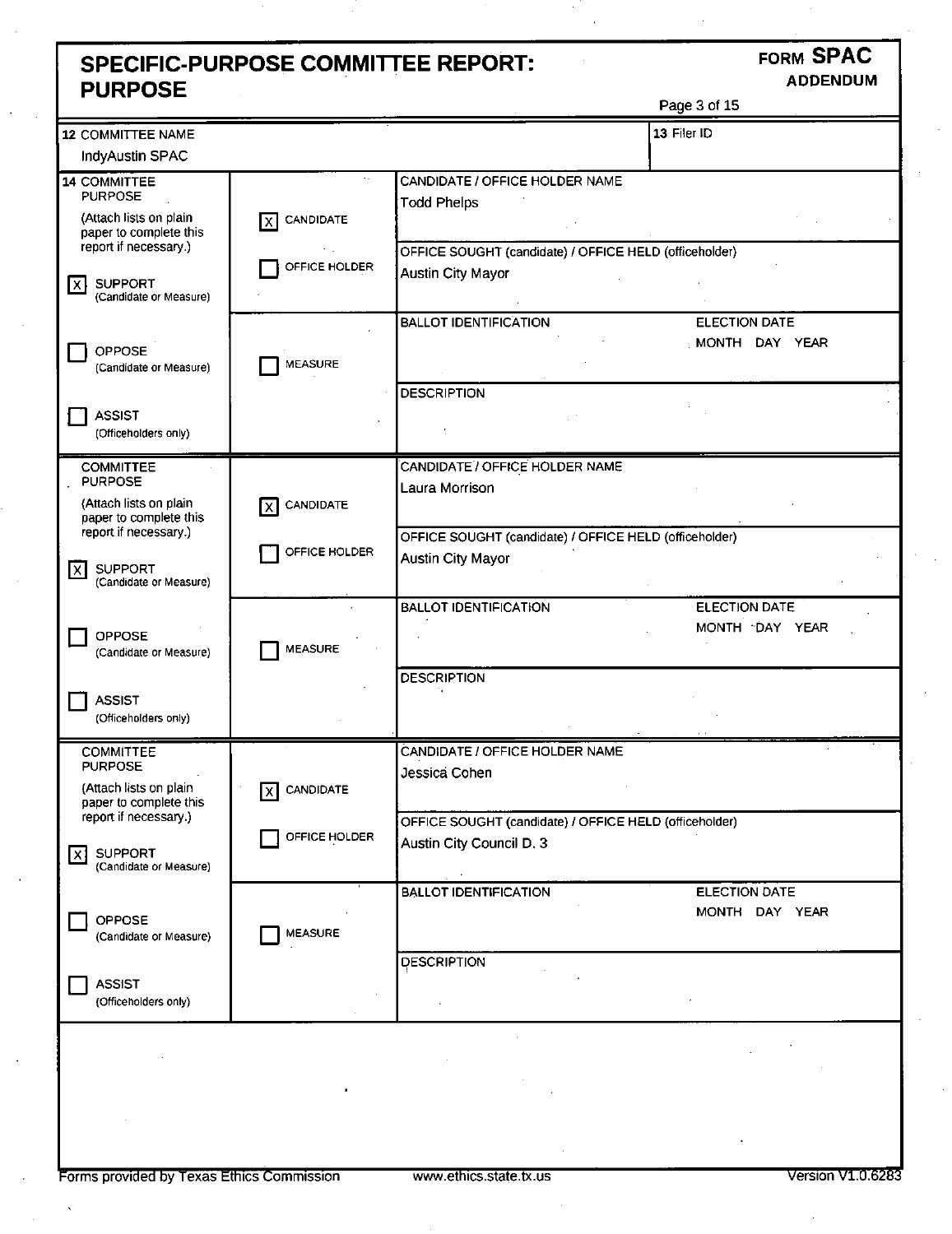### **SPECIFIC-PURPOSE COMMITTEE REPORT: FORM SPAC PURPOSE**

|                                                                                                                       |                              |                                                                                    | Page 4 of 15                           |
|-----------------------------------------------------------------------------------------------------------------------|------------------------------|------------------------------------------------------------------------------------|----------------------------------------|
| <b>12 COMMITTEE NAME</b>                                                                                              |                              |                                                                                    | 13 Filer ID                            |
| <b>IndyAustin SPAC</b>                                                                                                |                              |                                                                                    |                                        |
| 14 COMMITTEE<br><b>PURPOSE</b><br>(Attach lists on plain<br>paper to complete this                                    | CANDIDATE<br>x               | CANDIDATE / OFFICE HOLDER NAME<br>Robert Levinski                                  |                                        |
| report if necessary.)<br><b>SUPPORT</b><br>Ixl<br>(Candidate or Measure)                                              | OFFICE HOLDER                | OFFICE SOUGHT (candidate) / OFFICE HELD (officeholder)<br>Austin City Council D. 8 |                                        |
| <b>OPPOSE</b><br>(Candidate or Measure)                                                                               | <b>MEASURE</b>               | <b>BALLOT IDENTIFICATION</b>                                                       | <b>ELECTION DATE</b><br>MONTH DAY YEAR |
| <b>ASSIST</b><br>(Officeholders only)                                                                                 |                              | <b>DESCRIPTION</b>                                                                 |                                        |
| <b>COMMITTEE</b><br><b>PURPOSE</b><br>(Attach lists on plain                                                          | <b>CANDIDATE</b><br>$\times$ | CANDIDATE / OFFICE HOLDER NAME<br>James Valdez                                     |                                        |
| paper to complete this<br>report if necessary.)<br><b>SUPPORT</b><br>$\mathsf{I}\mathsf{x}$<br>(Candidate or Measure) | OFFICE HOLDER                | OFFICE SOUGHT (candidate) / OFFICE HELD (officeholder)<br>Austin City Council D. 3 |                                        |
| OPPOSE<br>(Candidate or Measure)                                                                                      | <b>MEASURE</b>               | <b>BALLOT IDENTIFICATION</b><br><b>DESCRIPTION</b>                                 | <b>ELECTION DATE</b><br>MONTH DAY YEAR |
| <b>ASSIST</b><br>(Officeholders only)                                                                                 |                              |                                                                                    |                                        |
| <b>COMMITTEE</b><br><b>PURPOSE</b><br>(Attach lists on plain<br>paper to complete this                                | <b>CANDIDATE</b><br>ŀx I     | CANDIDATE / OFFICE HOLDER NAME<br>Mitrah Avini                                     |                                        |
| report if necessary.)<br><b>SUPPORT</b><br>lx l<br>(Candidate or Measure)                                             | OFFICE HOLDER                | OFFICE SOUGHT (candidate) / OFFICE HELD (officeholder)<br>Austin City Council D. 1 |                                        |
| OPPOSE<br>(Candidate or Measure)                                                                                      | <b>MEASURE</b>               | <b>BALLOT IDENTIFICATION</b>                                                       | <b>ELECTION DATE</b><br>MONTH DAY YEAR |
| <b>ASSIST</b><br>(Officeholders only)                                                                                 |                              | <b>DESCRIPTION</b>                                                                 |                                        |
|                                                                                                                       |                              |                                                                                    |                                        |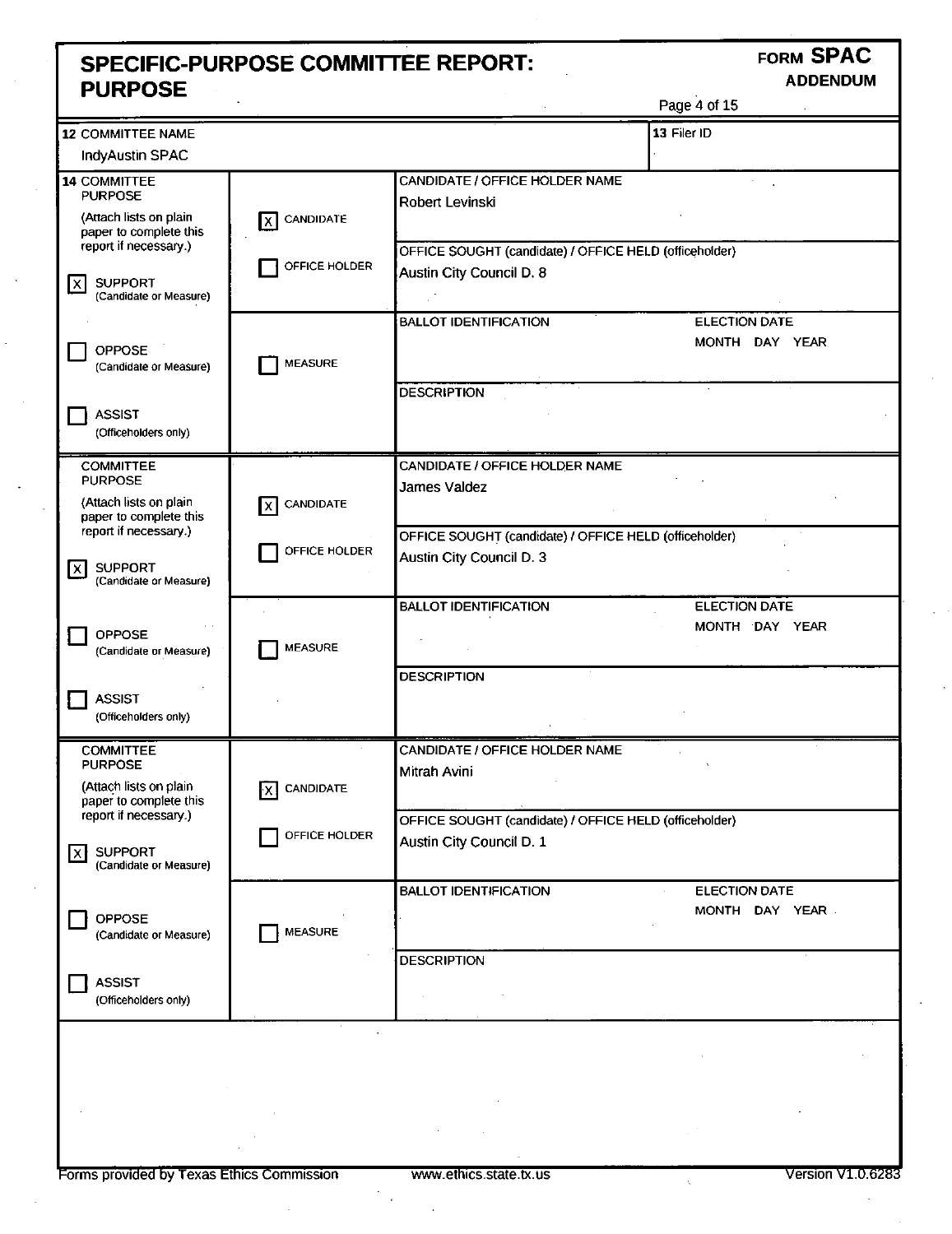## **SPECIFIC-PURPOSE COMMITTEE REPORT: FORM SPAC PURPOSE**

| . .<br>Οt<br>.<br>Æ |
|---------------------|
|---------------------|

| <b>12 COMMITTEE NAME</b>                                            |                         |                                                                                                | 13 Filer ID                            |
|---------------------------------------------------------------------|-------------------------|------------------------------------------------------------------------------------------------|----------------------------------------|
| <b>IndyAustin SPAC</b>                                              |                         |                                                                                                |                                        |
| <b>14 COMMITTEE</b><br><b>PURPOSE</b>                               |                         | CANDIDATE / OFFICE HOLDER NAME<br>Linda O'Neil                                                 |                                        |
| (Attach lists on plain<br>paper to complete this                    | CANDIDATE<br>lx I       |                                                                                                |                                        |
| report if necessary.)<br>SUPPORT -<br>1xI<br>(Candidate or Measure) | OFFICE HOLDER           | OFFICE SOUGHT (candidate) / OFFICE HELD (officeholder)<br>Austin City Council D. 9             |                                        |
|                                                                     |                         | <b>BALLOT IDENTIFICATION</b>                                                                   | <b>ELECTION DATE</b>                   |
| <b>OPPOSE</b><br>(Candidate or Measure)                             | <b>MEASURE</b>          |                                                                                                | MONTH DAY YEAR                         |
| <b>ASSIST</b><br>(Officeholders only)                               |                         | <b>DESCRIPTION</b>                                                                             |                                        |
| <b>COMMITTEE</b>                                                    |                         | CANDIDATE / OFFICE HOLDER NAME                                                                 |                                        |
| <b>PURPOSE</b><br>(Attach lists on plain<br>paper to complete this  | CANDIDATE<br>x          | Kathyrne Tovo                                                                                  |                                        |
| report if necessary.)                                               | OFFICE HOLDER           | OFFICE SOUGHT (candidate) / OFFICE HELD (officeholder)                                         |                                        |
| <b>SUPPORT</b><br>lxl<br>(Candidate or Measure)                     |                         | Austin City Council D. 9 (Incumbent)                                                           |                                        |
| OPPOSE<br>(Candidate or Measure)                                    | <b>MEASURE</b>          | <b>BALLOT IDENTIFICATION</b>                                                                   | <b>ELECTION DATE</b><br>MONTH DAY YEAR |
| <b>ASSIST</b><br>(Officeholders only)                               |                         | <b>DESCRIPTION</b>                                                                             |                                        |
| <b>COMMITTEE</b><br><b>PURPOSE</b>                                  |                         | CANDIDATE / OFFICE HOLDER NAME                                                                 |                                        |
| (Attach lists on plain<br>paper to complete this                    | <b>CANDIDATE</b><br>lxI | Sabino Renteria                                                                                |                                        |
| report if necessary.)<br><b>SUPPORT</b><br>(Candidate or Measure)   | OFFICE HOLDER           | OFFICE SOUGHT (candidate) / OFFICE HELD (officeholder)<br>Austin City Council D. 3 (Incumbent) |                                        |
| OPPOSE<br>I×I<br>(Candidate or Measure)                             | <b>MEASURE</b>          | <b>BALLOT IDENTIFICATION</b>                                                                   | <b>ELECTION DATE</b><br>MONTH DAY YEAR |
| <b>ASSIST</b><br>(Officeholders only)                               |                         | <b>DESCRIPTION</b>                                                                             |                                        |
|                                                                     |                         |                                                                                                | x                                      |

 $\ddot{\phantom{a}}$ 

 $\ddot{\phantom{a}}$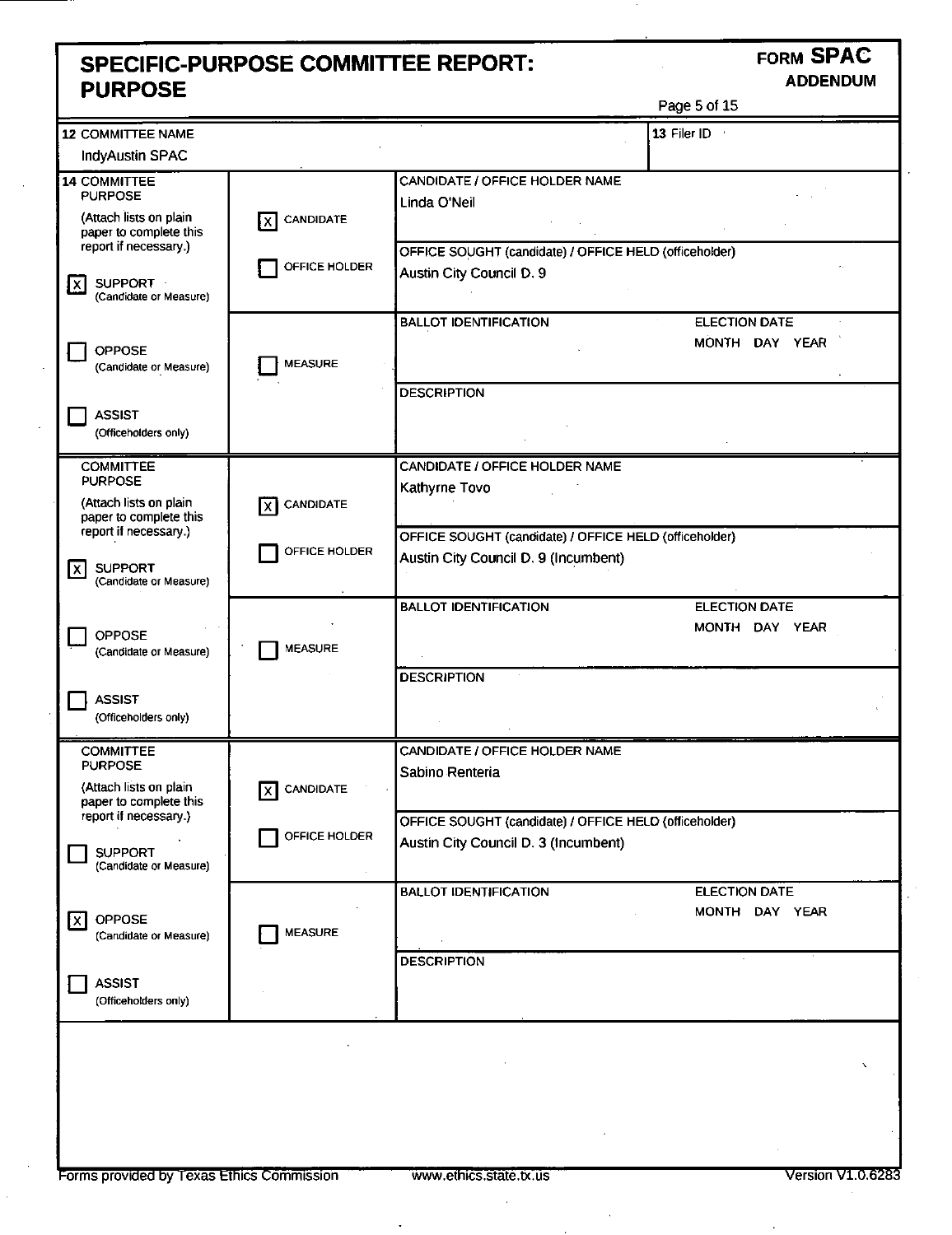### **SPECIFIC-PURPOSE COMMITTEE REPORT: FORM SPAC**<br>**PLIPPOSE** ADDENDUM **PURPOSE**

Page 6 of 15

|                                                                           |                       |                                                                                         | . ugu v v. 20        |
|---------------------------------------------------------------------------|-----------------------|-----------------------------------------------------------------------------------------|----------------------|
| 12 COMMITTEE NAME                                                         |                       |                                                                                         | 13 Filer ID          |
| IndyAustin SPAC                                                           |                       |                                                                                         |                      |
| 14 COMMITTEE<br><b>PURPOSE</b>                                            |                       | CANDIDATE / OFFICE HOLDER NAME<br><b>Steve Adler</b>                                    |                      |
| (Attach lists on plain<br>paper to complete this<br>report if necessary.) | CANDIDATE<br>lx I     |                                                                                         |                      |
| <b>SUPPORT</b><br>(Candidate or Measure)                                  | OFFICE HOLDER         | OFFICE SOUGHT (candidate) / OFFICE HELD (officeholder)<br>Austin City Mayor (Incumbent) |                      |
|                                                                           |                       | <b>BALLOT IDENTIFICATION</b>                                                            | <b>ELECTION DATE</b> |
| <b>OPPOSE</b><br>IX.<br>(Candidate or Measure)                            | <b>MEASURE</b>        |                                                                                         | MONTH DAY YEAR       |
|                                                                           |                       | <b>DESCRIPTION</b>                                                                      |                      |
| <b>ASSIST</b><br>(Officeholders only)                                     |                       |                                                                                         |                      |
| <b>COMMITTEE</b>                                                          |                       | CANDIDATE / OFFICE HOLDER NAME                                                          |                      |
| <b>PURPOSE</b>                                                            |                       |                                                                                         |                      |
| (Attach lists on plain<br>paper to complete this                          | <b>CANDIDATE</b>      |                                                                                         |                      |
| report if necessary.)                                                     | OFFICE HOLDER         | OFFICE SOUGHT (candidate) / OFFICE HELD (officeholder)                                  |                      |
| <b>SUPPORT</b><br>x<br>(Candidate or Measure)                             |                       |                                                                                         |                      |
|                                                                           |                       | <b>BALLOT IDENTIFICATION.</b>                                                           | <b>ELECTION DATE</b> |
| <b>OPPOSE</b>                                                             |                       | Prop J                                                                                  | MONTH DAY YEAR       |
| (Candidate or Measure)                                                    | <b>MEASURE</b><br>lx١ |                                                                                         | 11/06/2018           |
|                                                                           |                       | <b>DESCRIPTION</b>                                                                      |                      |
| <b>ASSIST</b><br>(Officeholders only)                                     |                       | See Austin City Ballot Novemeber 2018 Proposition J                                     |                      |
| <b>COMMITTEE</b>                                                          |                       | CANDIDATE / OFFICE HOLDER NAME                                                          |                      |
| <b>PURPOSE</b>                                                            |                       |                                                                                         |                      |
| (Attach lists on plain<br>paper to complete this                          | <b>CANDIDATE</b>      |                                                                                         |                      |
| report if necessary.)                                                     |                       | OFFICE SOUGHT (candidate) / OFFICE HELD (officeholder)                                  |                      |
| <b>SUPPORT</b><br>ΙX.                                                     | OFFICE HOLDER         |                                                                                         |                      |
| (Candidate or Measure)                                                    |                       |                                                                                         |                      |
|                                                                           |                       | <b>BALLOT IDENTIFICATION</b>                                                            | ELECTION DATE        |
| OPPOSE                                                                    |                       | "unknown"                                                                               | MONTH DAY YEAR       |
| (Candidate or Measure)                                                    | <b>MEASURE</b><br>χI  |                                                                                         | 05/07/2019           |
|                                                                           |                       | <b>DESCRIPTION</b>                                                                      |                      |
| <b>ASSIST</b><br>(Officeholders only)                                     |                       | Ordinance w/r/t City land & sports facilities/entertainment stadiums                    |                      |
|                                                                           |                       |                                                                                         |                      |
|                                                                           |                       |                                                                                         |                      |
|                                                                           |                       |                                                                                         |                      |
|                                                                           |                       |                                                                                         |                      |
|                                                                           |                       |                                                                                         |                      |
|                                                                           |                       |                                                                                         |                      |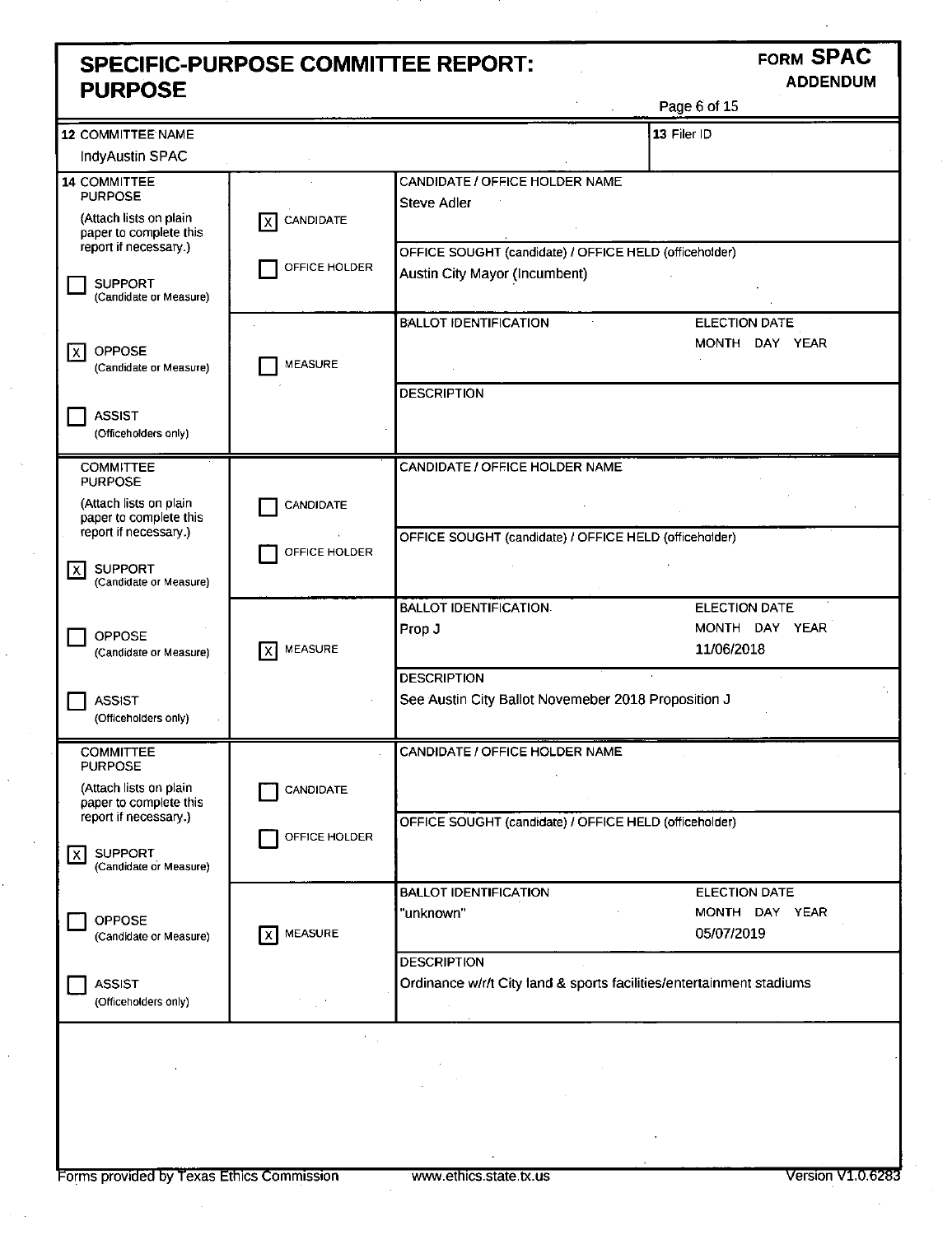### **SPECIFIC-PURPOSE COMMITTEE REPORT: FORM SPAC**<br>**PURPOSE** ADDENDUM **PURPOSE**

|                                                                                                                                                                  |                                   |                                                                                                                                                                                                                                                                                                                                                                                                                      | Page 7 of 15                           |
|------------------------------------------------------------------------------------------------------------------------------------------------------------------|-----------------------------------|----------------------------------------------------------------------------------------------------------------------------------------------------------------------------------------------------------------------------------------------------------------------------------------------------------------------------------------------------------------------------------------------------------------------|----------------------------------------|
| <b>12 COMMITTEE NAME</b>                                                                                                                                         |                                   |                                                                                                                                                                                                                                                                                                                                                                                                                      | 13 Filer ID                            |
| <b>IndyAustin SPAC</b>                                                                                                                                           |                                   |                                                                                                                                                                                                                                                                                                                                                                                                                      |                                        |
| 14 COMMITTEE<br><b>PURPOSE</b><br>(Attach lists on plain<br>paper to complete this<br>report if necessary.)<br><b>SUPPORT</b>                                    | CANDIDATE<br>ΙXΙ<br>OFFICE HOLDER | CANDIDATE / OFFICE HOLDER NAME<br>Skidmore Danielle<br>OFFICE SOUGHT (candidate) / OFFICE HELD (officeholder)<br>Austin City Council D. 9                                                                                                                                                                                                                                                                            |                                        |
| (Candidate or Measure)                                                                                                                                           |                                   |                                                                                                                                                                                                                                                                                                                                                                                                                      |                                        |
| OPPOSE<br>l X<br>(Candidate or Measure)                                                                                                                          | <b>MEASURE</b>                    | <b>BALLOT IDENTIFICATION</b>                                                                                                                                                                                                                                                                                                                                                                                         | <b>ELECTION DATE</b><br>MONTH DAY YEAR |
| <b>ASSIST</b><br>(Officeholders only)                                                                                                                            |                                   | <b>DESCRIPTION</b>                                                                                                                                                                                                                                                                                                                                                                                                   |                                        |
|                                                                                                                                                                  |                                   |                                                                                                                                                                                                                                                                                                                                                                                                                      |                                        |
|                                                                                                                                                                  |                                   |                                                                                                                                                                                                                                                                                                                                                                                                                      |                                        |
|                                                                                                                                                                  |                                   |                                                                                                                                                                                                                                                                                                                                                                                                                      |                                        |
|                                                                                                                                                                  |                                   |                                                                                                                                                                                                                                                                                                                                                                                                                      |                                        |
|                                                                                                                                                                  |                                   | $\mathcal{L}(\mathcal{L}(\mathcal{L}))$ and $\mathcal{L}(\mathcal{L}(\mathcal{L}))$ and $\mathcal{L}(\mathcal{L}(\mathcal{L}))$ . The contribution of $\mathcal{L}(\mathcal{L})$<br>a de la construcción de la construcción de la construcción de la construcción de la construcción de la constru<br>En 1930, el construcción de la construcción de la construcción de la construcción de la construcción de la con |                                        |
| $\mathbf{L}_{\mathrm{in}}$<br>$\mathcal{L}(\mathcal{L}^{\mathcal{L}})$ and $\mathcal{L}(\mathcal{L}^{\mathcal{L}})$ and $\mathcal{L}(\mathcal{L}^{\mathcal{L}})$ |                                   |                                                                                                                                                                                                                                                                                                                                                                                                                      |                                        |
|                                                                                                                                                                  |                                   |                                                                                                                                                                                                                                                                                                                                                                                                                      |                                        |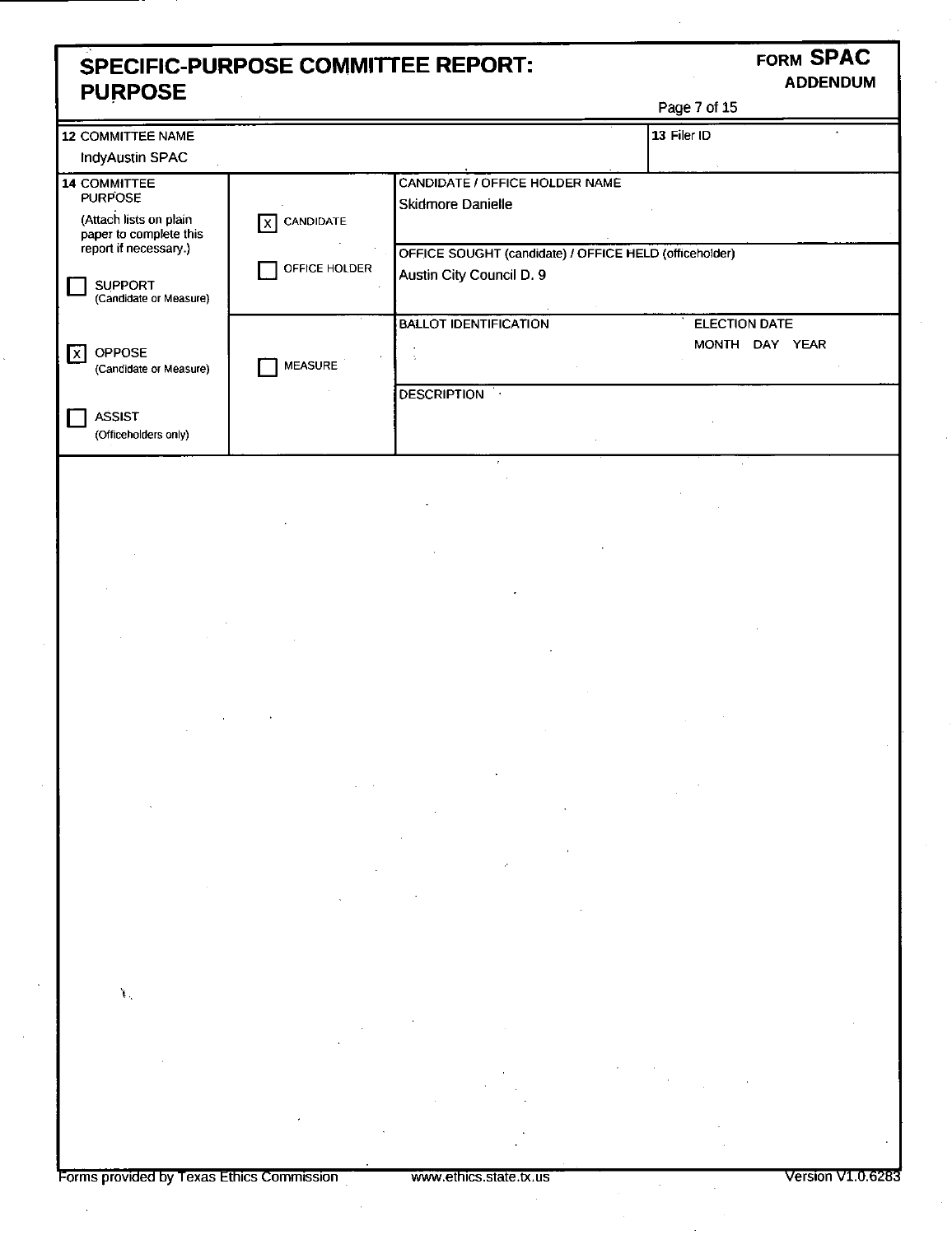| <b>SUBTOTALS - SPAC</b>                                                                                  | FORM SPAC                          |
|----------------------------------------------------------------------------------------------------------|------------------------------------|
|                                                                                                          | <b>COVER SHEET PG 3</b><br>8 of 15 |
| 18 Filer ID<br>17 COMMITTEE NAME<br><b>IndyAustin SPAC</b>                                               |                                    |
| 19 SCHEDULE SUBTOTALS<br>NAME OF SCHEDULE                                                                | SUBTOTAL AMOUNT                    |
| $\mathsf{X}$<br>SCHEDULE A1: MONETARY POLITICAL CONTRIBUTIONS<br>1.                                      | 59,515.00<br> \$                   |
| SCHEDULE A2: NON-MONETARY (IN-KIND) POLITICAL CONTRIBUTIONS<br>2.<br>$\lfloor x \rfloor$                 | \$<br>1,500.00                     |
| SCHEDULE B: PLEDGED CONTRIBUTIONS<br>3.                                                                  | \$                                 |
| SCHEDULE C1: MONETARY CONTRIBUTIONS FROM CORPORATION OR LABOR<br>4.<br><b>ORGANIZATION</b>               | \$                                 |
| SCHEDULE C2: NON-MONETARY (IN-KIND) CONTRIBUTIONS FROM CORPORATION OR<br>5.<br><b>LABOR ORGANIZATION</b> | \$                                 |
| SCHEDULE D: PLEDGED CONTRIBUTIONS FROM CORPORATION OR LABOR ORGANIZATION<br>6.                           | \$                                 |
| <b>SCHEDULE E: LOANS</b><br>7.                                                                           | ∣\$                                |
| SCHEDULE F1: POLITICAL EXPENDITURES FROM POLITICAL CONTRIBUTIONS<br>$\overline{\mathbf{x}}$<br>8.        | 53,178.91<br> \$                   |
| SCHEDULE F2: UNPAID INCURRED OBLIGATIONS<br>9.                                                           | \$                                 |
| SCHEDULE F3: PURCHASE OF INVESTMENTS FROM POLITICAL CONTRIBUTIONS<br>10.                                 | \$                                 |
| SCHEDULE F4: EXPENDITURES MADE BY CREDIT CARD<br>11.                                                     | \$                                 |
| SCHEDULE H: PAYMENT FROM POLITICAL CONTRIBUTIONS TO A BUSINESS OF C/OH<br>12.                            | \$                                 |
| SCHEDULE I: NON-POLITICAL EXPENDITURES FROM POLITICAL CONTRIBUTIONS<br>13.                               | \$                                 |
| SCHEDULE K: INTEREST, CREDITS, GAINS, REFUNDS, AND CONTRIBUTIONS RETURNED<br>14.<br><b>TO FILER</b>      | \$                                 |
|                                                                                                          |                                    |
|                                                                                                          |                                    |

 $\ddot{\phantom{1}}$ 

 $\overline{a}$ 

 $\bar{z}$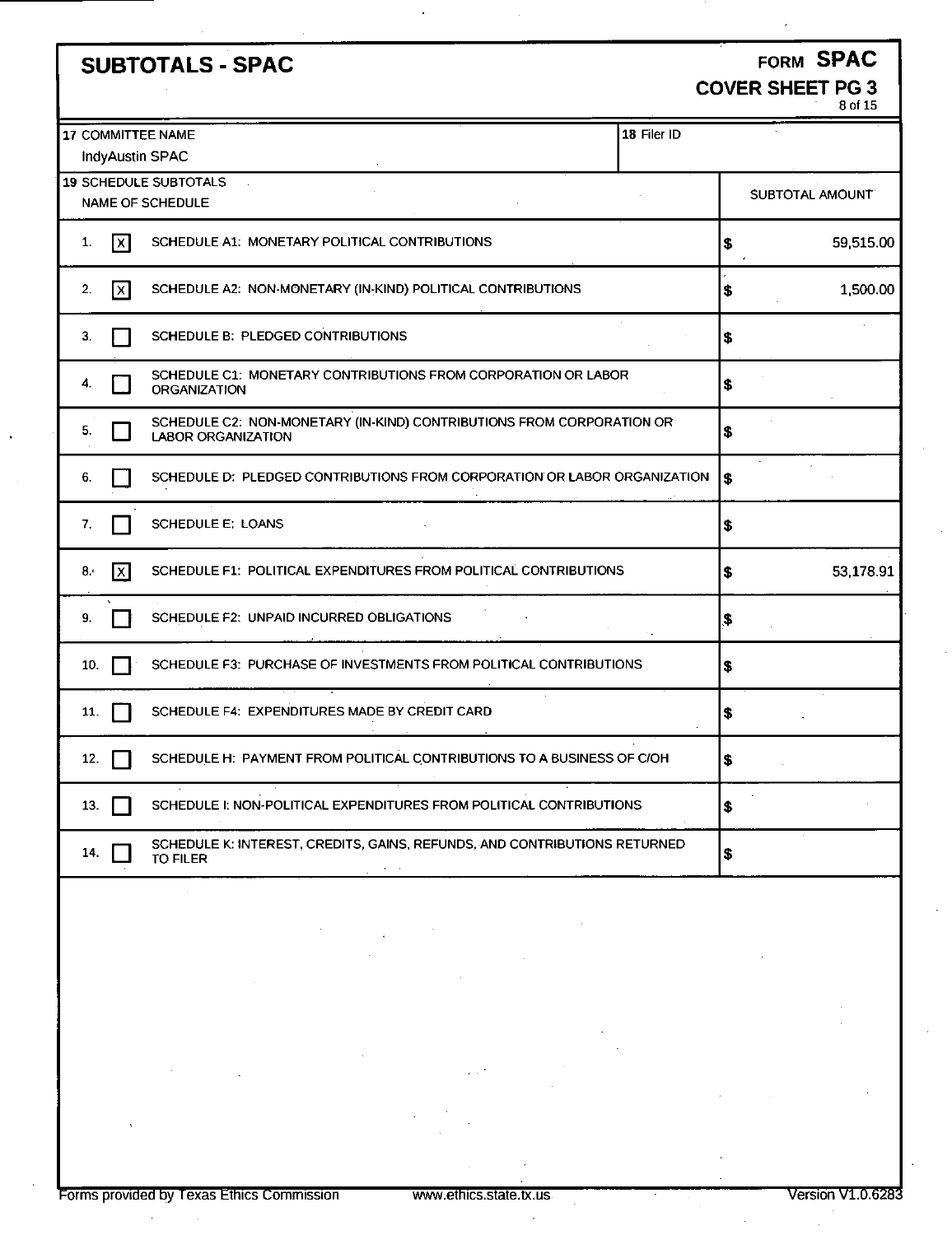# MONETARY POLITICAL CONTRIBUTIONS SCHEDULE A1

|                                 | The Instruction Guide explains how to complete this form.            |                                    | 1 Total pages Schedule A1:<br>Sch: 1/1 Rpt: 9/15 |
|---------------------------------|----------------------------------------------------------------------|------------------------------------|--------------------------------------------------|
| 2 FILER NAME                    |                                                                      |                                    | 3 Filer ID                                       |
| IndyAustin SPAC                 |                                                                      |                                    |                                                  |
| 4 Date                          | 5 Full name of contributor<br>out-of-state PAC (ID#:                 |                                    | 7 Amount of Contribution (\$)                    |
| 10/12/2018                      | American Financial Benefits Center                                   |                                    | \$30,000.00                                      |
|                                 |                                                                      |                                    |                                                  |
|                                 | 6 Contributor address; City; State; Zip Code;                        |                                    |                                                  |
|                                 | 1900 Powell St                                                       |                                    |                                                  |
|                                 |                                                                      |                                    |                                                  |
|                                 | Emeryville, CA 94608                                                 |                                    |                                                  |
|                                 | 8 Principal occupation / Job title (See Instructions)                | 9 Employer (See Instructions)      |                                                  |
|                                 |                                                                      |                                    |                                                  |
| Date                            | Full name of contributor<br>out-of-state PAC (ID#:                   | $\sigma_{\rm{eff}}$                | Amount of Contribution (\$)                      |
| 10/26/2018                      | Anderson, Jaime                                                      |                                    | \$500.00                                         |
|                                 | Contributor address; City; State; Zip Code                           |                                    |                                                  |
|                                 | 7812 Bettis Trophy Dr                                                |                                    |                                                  |
|                                 |                                                                      |                                    |                                                  |
|                                 | Austin, TX 78756                                                     |                                    |                                                  |
|                                 | Principal occupation / Job title (See Instructions)<br>$\mathcal{A}$ | <b>Employer (See Instructions)</b> |                                                  |
| <b>Small Business Owner</b>     |                                                                      | Anderson's Coffee                  |                                                  |
| Date                            | Full name of contributor                                             |                                    | Amount of Contribution (\$)                      |
| 10/19/2018                      | out-of-state PAC (ID#:<br>Epstein, Robert                            |                                    | \$24,000.00                                      |
|                                 |                                                                      |                                    |                                                  |
|                                 | Contributor address; City: State; Zip Code                           |                                    |                                                  |
|                                 | 5000 Plaza on the Lake                                               |                                    |                                                  |
|                                 |                                                                      |                                    |                                                  |
|                                 | Austin, TX 78746                                                     |                                    |                                                  |
|                                 | Principal occupation / Job title (See Instructions)                  | Employer (See Instructions)        |                                                  |
| <b>General Partner</b>          |                                                                      | PCM LLC                            |                                                  |
| Date                            | Full name of contributor<br>out-of-state PAC (ID#:                   |                                    | Amount of Contribution (\$)                      |
| 10/12/2018                      | Mitchell Kurt                                                        |                                    | \$5.000.00 I                                     |
|                                 | Contributor address; City; State; Zip Code                           |                                    |                                                  |
|                                 | 304 E 32nd                                                           |                                    |                                                  |
|                                 |                                                                      |                                    |                                                  |
|                                 | Austin, TX 78705                                                     |                                    |                                                  |
|                                 | Principal occupation / Job title (See Instructions)                  | <b>Employer (See Instructions)</b> |                                                  |
| <b>Historic Preservationist</b> |                                                                      | Self-Employed                      |                                                  |
|                                 |                                                                      |                                    |                                                  |
|                                 |                                                                      |                                    |                                                  |
|                                 |                                                                      |                                    |                                                  |
|                                 |                                                                      |                                    |                                                  |
|                                 |                                                                      |                                    |                                                  |
|                                 |                                                                      |                                    |                                                  |
|                                 |                                                                      |                                    |                                                  |
|                                 |                                                                      |                                    |                                                  |
|                                 |                                                                      |                                    |                                                  |
|                                 |                                                                      |                                    |                                                  |
|                                 |                                                                      |                                    |                                                  |
|                                 |                                                                      |                                    |                                                  |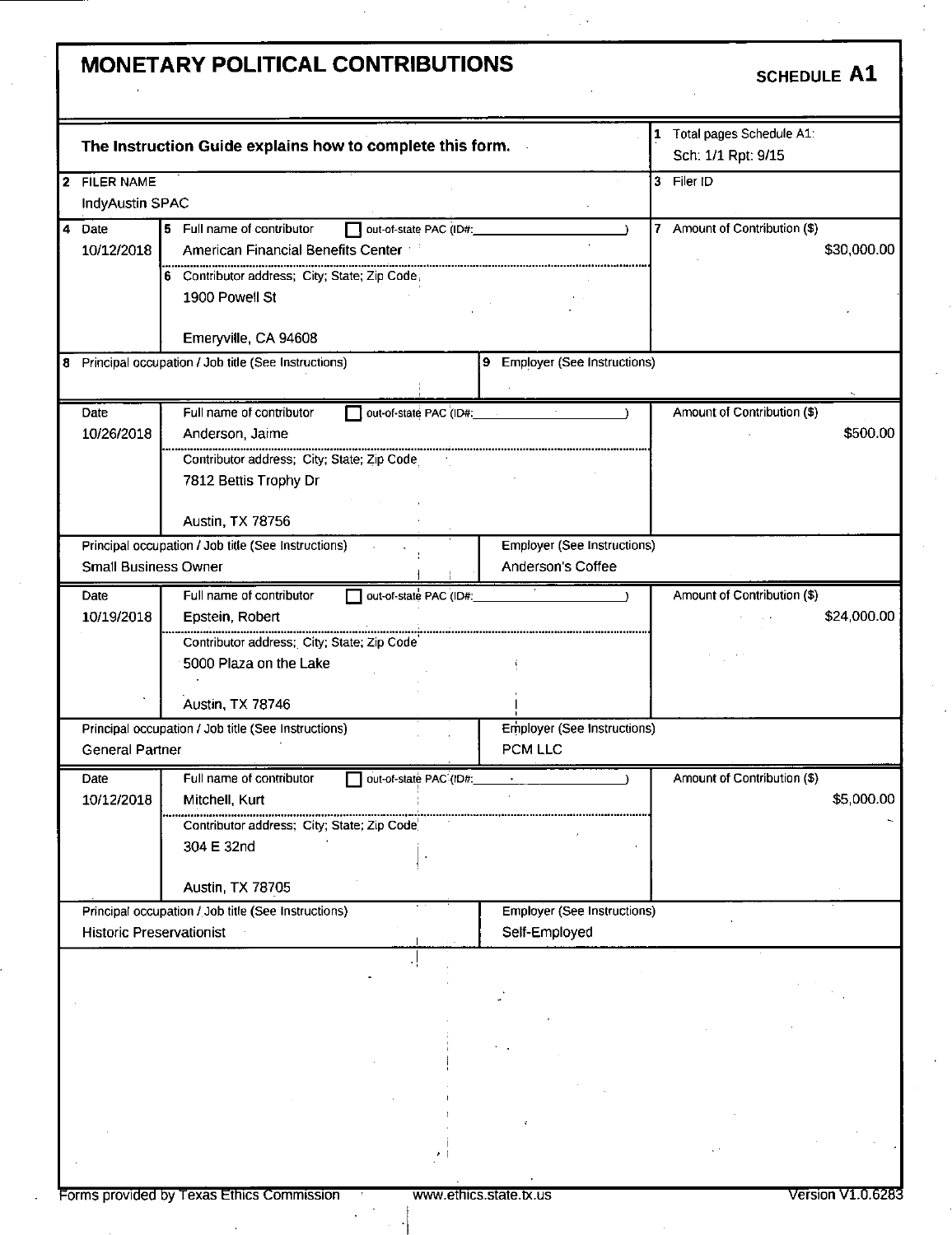### **NON-MONETARY (IN-KIND) POLITICAL CONTRIBUTIONS SCHEDULE A 2**

|    |                      | The Instruction Guide explains how to complete this form.                    |                                                             |    | Total pages Schedule A2:<br>Sch: 1/1 Rpt: 10/15 |                                                                          |
|----|----------------------|------------------------------------------------------------------------------|-------------------------------------------------------------|----|-------------------------------------------------|--------------------------------------------------------------------------|
|    | <b>FILER NAME</b>    |                                                                              |                                                             | 3  | Filer ID                                        |                                                                          |
|    | IndyAustin SPAC      |                                                                              |                                                             |    |                                                 |                                                                          |
| 4  |                      | <b>TOTAL OF UNITEMIZED IN KIND POLITICAL CONTRIBUTIONS</b>                   |                                                             | 5  |                                                 |                                                                          |
| 5. | Date<br>10/18/2018   | Full name of contributor<br>6.<br>Rodgers, Brian                             |                                                             | 8. | Amount of<br>contribution (\$).                 | In-kind contribution<br>description<br>\$1,500.001 Research and data for |
|    |                      | Contributor address; City; State; Zip Code<br>1112 W. 12th St.               |                                                             |    |                                                 | opposition to Adler                                                      |
|    |                      | <b>Austin, TX 78703</b>                                                      |                                                             |    |                                                 | Check if travel outside of Texas. Complete Schedule T.                   |
|    |                      | (See instructions)<br>10 Principal occupation / Job title (FOR NON-JUDICIAL) | 11 Employer (FOR NON-JUDICIAL)                              |    |                                                 | (See instructions)                                                       |
|    | Real Estate Investor |                                                                              | Rodgers & Reichle Real Estate                               |    |                                                 |                                                                          |
|    |                      | 12 Contributor's principal occupation (FOR JUDICIAL)                         | 13 Contributor's job title (FOR JUDICIAL)                   |    |                                                 | (See instructions)                                                       |
|    |                      | 14 Contributor's employer/law firm (FOR JUDICIAL)                            | 15 Law firm of contributor's spouse (if any) (FOR JUDICIAL) |    |                                                 |                                                                          |
|    |                      | 16 If contributor is a child, law firm of parent(s) (if any) (FOR JUDICIAL)  |                                                             |    |                                                 |                                                                          |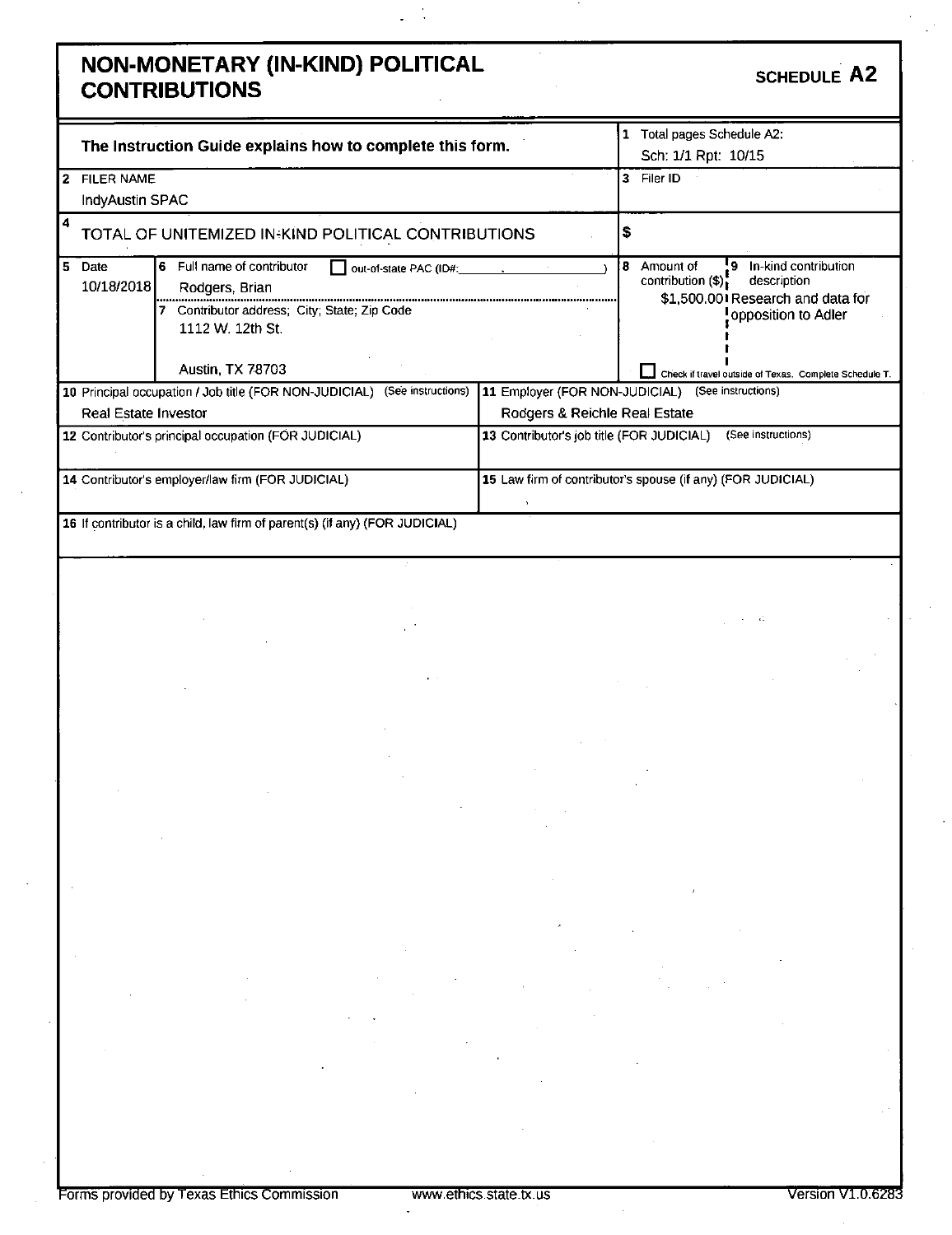| <b>Advertising Expense</b><br>Accounting/Banking<br>Consulting Expense<br>Contributions/ Donations Made By -<br>Candidate/Officeholder/Political Committee<br>Credit Card Payment | <b>EXPENDITURE CATEGORIES FOR BOX 8(a)</b><br><b>Event Expense</b><br>Fees<br>Food/Beverage Expense<br>Gift/Awards/Memorials Expense<br>Legal Services<br>The Instruction Guide explains how to complete this form. | Loan Repayment/Reimbursement<br>Office Overhead/Rental Expense<br>Polling Expense<br><b>Printing Expense</b><br>Salaries/Wages/Contract Labor | Soficitation/Fundraising Expense<br>Transportation Equipment & Related Expense<br><b>Travel in District</b><br>Travel Out of District.<br>OTHER (enter a category not listed above) |
|-----------------------------------------------------------------------------------------------------------------------------------------------------------------------------------|---------------------------------------------------------------------------------------------------------------------------------------------------------------------------------------------------------------------|-----------------------------------------------------------------------------------------------------------------------------------------------|-------------------------------------------------------------------------------------------------------------------------------------------------------------------------------------|
| 1 Total pages Schedule F1: 2 FILER NAME<br>Sch: 1/5 Rpt: 11/15                                                                                                                    | <b>IndyAustin SPAC</b>                                                                                                                                                                                              |                                                                                                                                               | 3 Filer ID                                                                                                                                                                          |
| 4 Date<br>10/25/2018                                                                                                                                                              | 5<br>Payee name<br><b>Blue Water GIS</b>                                                                                                                                                                            |                                                                                                                                               |                                                                                                                                                                                     |
| $6$ Amount $($ \$)<br>\$390.00                                                                                                                                                    | 7<br>Payee address;<br>State; Zip Code<br>City;<br>3321 Kelly Road<br>Bellingham, WA 98226                                                                                                                          |                                                                                                                                               |                                                                                                                                                                                     |
| <b>PURPOSE</b><br>ΟF<br><b>EXPENDITURE</b>                                                                                                                                        | (a) Category (See Categories listed at the top of this schedule)<br>Research with GIS mapping for pol ad                                                                                                            | (b) Description<br>Ads for PAC                                                                                                                | Check if travel outside of Texas. Complete Schedule T.<br>Check if Austin, TX, officeholder living expense                                                                          |
| 9 Complete ONLY if direct<br>expenditure to benefit C/OH                                                                                                                          | Candidate/Officeholder name                                                                                                                                                                                         | Office sought                                                                                                                                 | Office held                                                                                                                                                                         |
| Date<br>10/22/2018                                                                                                                                                                | Payee name<br><b>CAC Advising Group LLC</b>                                                                                                                                                                         |                                                                                                                                               |                                                                                                                                                                                     |
| Amount (\$)<br>\$15,500.00                                                                                                                                                        | Payee address;<br>City;<br>State; Zip Code<br>1624 Market S<br>226<br>Denver, CO 80202                                                                                                                              |                                                                                                                                               |                                                                                                                                                                                     |
|                                                                                                                                                                                   |                                                                                                                                                                                                                     |                                                                                                                                               |                                                                                                                                                                                     |
| <b>PURPOSE</b><br>OF<br><b>EXPENDITURE</b>                                                                                                                                        | (a) Category (See Categories listed at the top of this schedule)<br>Salaries/Wages/Contract Labor                                                                                                                   | (b) Description<br><b>Petitioning Services</b>                                                                                                | Check if travel outside of Texas. Complete Schedule T.<br>Check if Austin, TX, officeholder living expense                                                                          |
|                                                                                                                                                                                   | Candidate/Officeholder name                                                                                                                                                                                         | Office sought                                                                                                                                 | Office held                                                                                                                                                                         |
| Complete ONLY if direct<br>expenditure to benefit C/OH<br>Date<br>10/26/2018                                                                                                      | Payee name<br>CAC Advising Group LLC                                                                                                                                                                                |                                                                                                                                               |                                                                                                                                                                                     |
| \$30,375.00                                                                                                                                                                       | Payee address;<br>City;<br>State; Zip Code<br>1624 Market S<br>226<br>Denver, CO 80202                                                                                                                              |                                                                                                                                               |                                                                                                                                                                                     |
| Amount (\$)<br><b>PURPOSE</b><br>ОF<br><b>EXPENDITURE</b>                                                                                                                         | (a) Category (See Categories listed at the top of this schedule)<br>Salaries/Wages/Contract Labor                                                                                                                   | (b) Description<br><b>Petitioning Services</b>                                                                                                | Check if travel outside of Texas. Complete Schedule T.<br>Check if Austin, TX, officeholder living expense                                                                          |

٠

 $\bar{z}$ 

 $\epsilon$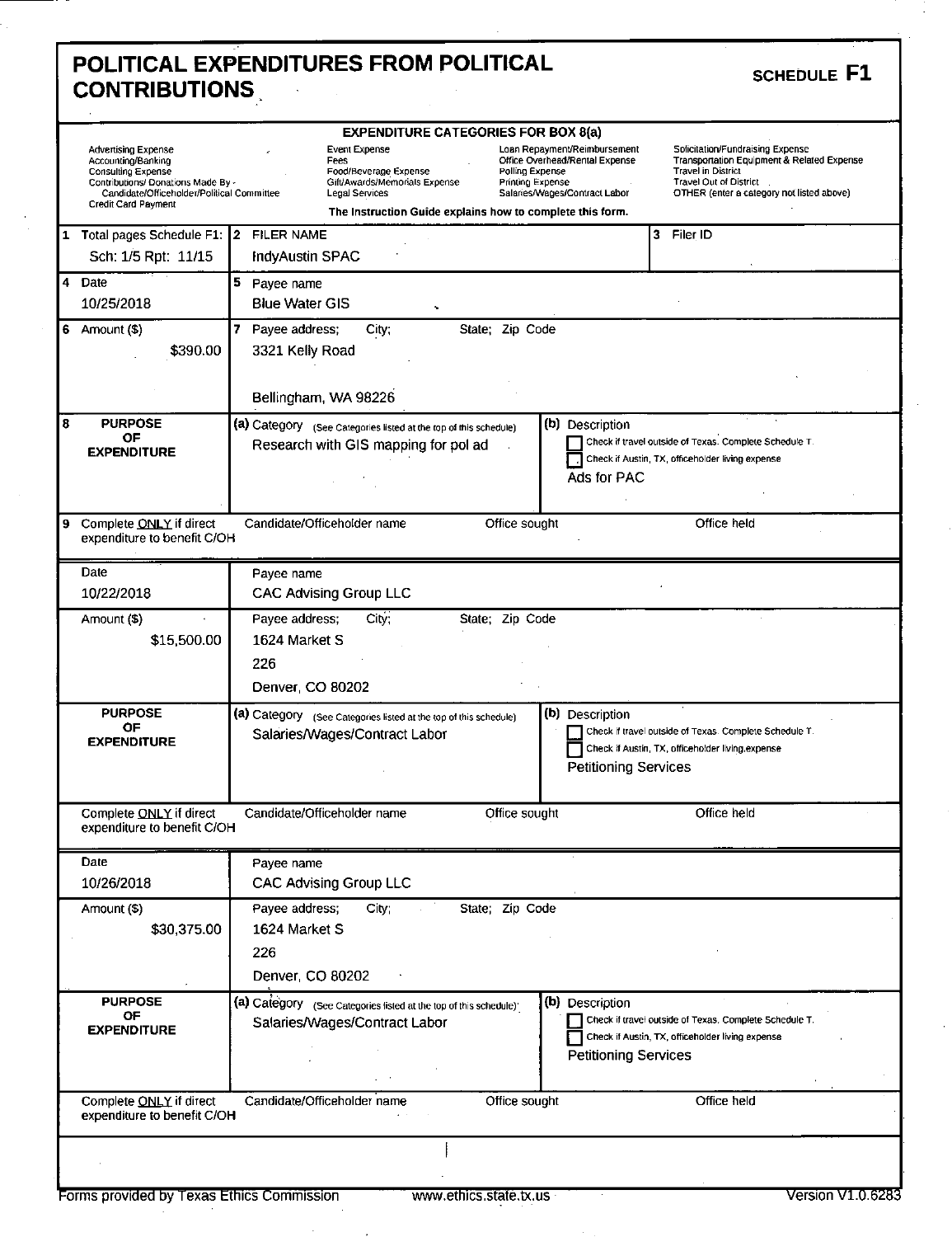|   | POLITICAL EXPENDITURES FROM POLITICAL<br><b>CONTRIBUTIONS</b>                                                                                                                     |   |                                      |                                                                                                                                                                                                                                                                                                                 |  |   | SCHEDULE F1                                                                                                                                                                               |  |  |
|---|-----------------------------------------------------------------------------------------------------------------------------------------------------------------------------------|---|--------------------------------------|-----------------------------------------------------------------------------------------------------------------------------------------------------------------------------------------------------------------------------------------------------------------------------------------------------------------|--|---|-------------------------------------------------------------------------------------------------------------------------------------------------------------------------------------------|--|--|
|   |                                                                                                                                                                                   |   |                                      |                                                                                                                                                                                                                                                                                                                 |  |   |                                                                                                                                                                                           |  |  |
|   | Advertising Expense<br>Accounting/Banking<br><b>Consulting Expense</b><br>Contributions/ Donations Made By -<br>Candidate/Officeholder/Political Committee<br>Credit Card Payment |   |                                      | Loan Repayment/Reimbursement<br>Event Expense<br>Office Overhead/Rental Expense<br>Fees<br>Polling Expense<br>Food/Beverage Expense<br>Gift/Awards/Memorials Expense<br><b>Printing Expense</b><br>Salaries/Wages/Contract Labor<br>Legal Services<br>The Instruction Guide explains how to complete this form. |  |   | Solicitation/Fundraising Expense<br>Transportation Equipment & Related Expense<br><b>Travel in District</b><br><b>Travel Out of District</b><br>OTHER (enter a category not listed above) |  |  |
| 1 | Total pages Schedule F1: 2<br>Sch: 2/5 Rpt: 12/15                                                                                                                                 |   | <b>FILER NAME</b><br>IndyAustin SPAC |                                                                                                                                                                                                                                                                                                                 |  | 3 | Filer ID                                                                                                                                                                                  |  |  |
| 4 | Date<br>10/19/2018                                                                                                                                                                | 5 | Payee name<br>Deep Eddy Media        |                                                                                                                                                                                                                                                                                                                 |  |   |                                                                                                                                                                                           |  |  |

### $S$ CHEDULE **F1**

|   | Contributions/ Donations Made By -<br>Candidate/Officeholder/Political Committee<br>Credit Card Payment | <b>Travel Out of District</b><br>Gift/Awards/Memorials Expense<br><b>Printing Expense</b><br>Salaries/Wages/Contract Labor<br>Legal Services<br>OTHER (enter a category not listed above)<br>The Instruction Guide explains how to complete this form. |  |
|---|---------------------------------------------------------------------------------------------------------|--------------------------------------------------------------------------------------------------------------------------------------------------------------------------------------------------------------------------------------------------------|--|
|   | 1 Total pages Schedule F1: 2                                                                            | <b>FILER NAME</b><br>3 Filer ID                                                                                                                                                                                                                        |  |
|   | Sch: 2/5 Rpt: 12/15                                                                                     | IndyAustin SPAC                                                                                                                                                                                                                                        |  |
|   | 4 Date                                                                                                  | 5.<br>Payee name                                                                                                                                                                                                                                       |  |
|   | 10/19/2018                                                                                              | Deep Eddy Media                                                                                                                                                                                                                                        |  |
| 6 | Amount (\$)                                                                                             | Payee address;<br>City;<br>State; Zip Code                                                                                                                                                                                                             |  |
|   | \$2,435.63                                                                                              | 409 Deep Eddy Ave                                                                                                                                                                                                                                      |  |
|   |                                                                                                         |                                                                                                                                                                                                                                                        |  |
|   |                                                                                                         | <b>Austin, TX 78703</b>                                                                                                                                                                                                                                |  |
| 8 | <b>PURPOSE</b>                                                                                          | (b) Description<br>(a) Category (See Categories listed at the top of this schedule)                                                                                                                                                                    |  |
|   | ΟF<br><b>EXPENDITURE</b>                                                                                | Check if travel outside of Texas. Complete Schedule T.<br><b>Printing Expense</b>                                                                                                                                                                      |  |
|   |                                                                                                         | Check if Austin, TX, officeholder living expense                                                                                                                                                                                                       |  |
|   |                                                                                                         | Printing Ads/PAC Scorecard                                                                                                                                                                                                                             |  |
|   |                                                                                                         |                                                                                                                                                                                                                                                        |  |
| 9 | Complete ONLY if direct<br>expenditure to benefit C/OH                                                  | Candidate/Officeholder name<br>Office sought<br>Office held                                                                                                                                                                                            |  |
|   | Date                                                                                                    | Payee name                                                                                                                                                                                                                                             |  |
|   | 10/17/2018                                                                                              | Elisabeth.co                                                                                                                                                                                                                                           |  |
|   | Amount (\$)                                                                                             | State; Zip Code<br>Payee address;<br>City;                                                                                                                                                                                                             |  |
|   | \$50.00                                                                                                 |                                                                                                                                                                                                                                                        |  |
|   |                                                                                                         | 7631 Highway 290 West                                                                                                                                                                                                                                  |  |
|   |                                                                                                         | #525                                                                                                                                                                                                                                                   |  |
|   |                                                                                                         | Dripping Springs, TX 78720                                                                                                                                                                                                                             |  |
|   | <b>PURPOSE</b>                                                                                          | (b) Description<br>(a) Category (See Categories listed at the top of this schedule)                                                                                                                                                                    |  |
|   | 0F<br><b>EXPENDITURE</b>                                                                                | Check if travel outside of Texas. Complete Schedule T.<br>Web support                                                                                                                                                                                  |  |
|   |                                                                                                         | Check if Austin, TX, officeholder living expense                                                                                                                                                                                                       |  |
|   |                                                                                                         | Website Tech Support                                                                                                                                                                                                                                   |  |
|   |                                                                                                         |                                                                                                                                                                                                                                                        |  |
|   | Complete ONLY if direct<br>expenditure to benefit C/OH                                                  | Candidate/Officeholder name<br>Office sought<br>Office held                                                                                                                                                                                            |  |
|   | Date                                                                                                    | Payee name                                                                                                                                                                                                                                             |  |
|   | 10/14/2018                                                                                              | Facebook                                                                                                                                                                                                                                               |  |
|   | Amount (\$)                                                                                             | Payee address;<br>City;<br>State; Zip Code                                                                                                                                                                                                             |  |
|   | \$105.81                                                                                                | 1 Hacker Way                                                                                                                                                                                                                                           |  |
|   |                                                                                                         |                                                                                                                                                                                                                                                        |  |
|   |                                                                                                         |                                                                                                                                                                                                                                                        |  |
|   |                                                                                                         | Menlo Park, CA 94025                                                                                                                                                                                                                                   |  |
|   | <b>PURPOSE</b>                                                                                          | (b) Description<br>(a) Category (See Categories listed at the top of this schedule)                                                                                                                                                                    |  |
|   | OF<br><b>EXPENDITURE</b>                                                                                | Check if travel outside of Texas. Complete Schedule T.<br><b>Advertising Expense</b>                                                                                                                                                                   |  |
|   |                                                                                                         | Check if Austin, TX, officeholder living expense                                                                                                                                                                                                       |  |
|   |                                                                                                         | Facebook Ads for Petition and Election                                                                                                                                                                                                                 |  |
|   |                                                                                                         |                                                                                                                                                                                                                                                        |  |
|   | Complete ONLY if direct<br>expenditure to benefit C/OH                                                  | Candidate/Officeholder name<br>Office sought<br>Office held                                                                                                                                                                                            |  |
|   |                                                                                                         |                                                                                                                                                                                                                                                        |  |

 $\cdot$ 

 $\cdot$  $\mathbf i$ 

 $\mathcal{A}$  .

 $\boldsymbol{\cdot}$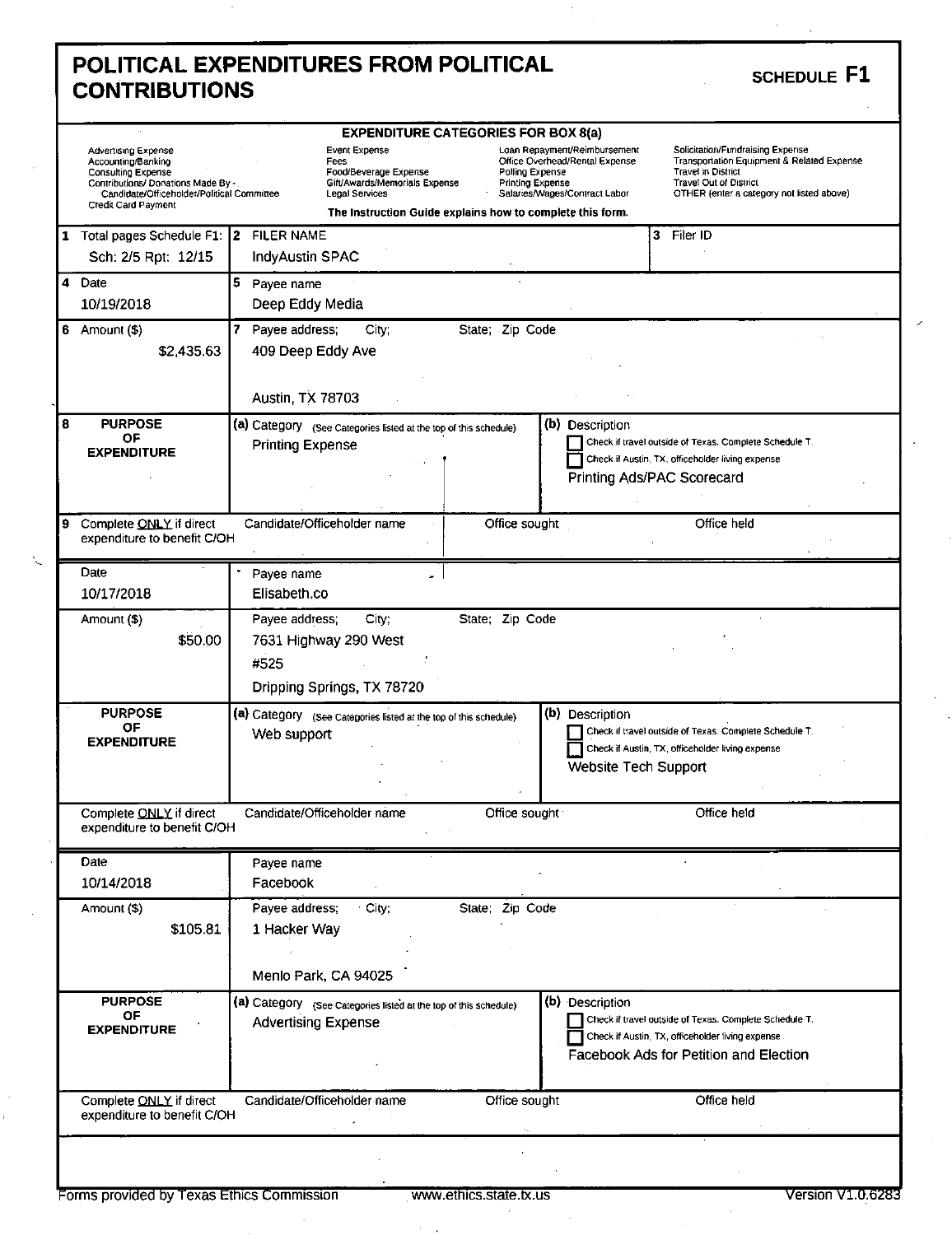| POLITICAL EXPENDITURES FROM POLITICAL | SCHEDULE F1 |
|---------------------------------------|-------------|
| <b>CONTRIBUTIONS</b>                  |             |

 $\overline{\phantom{a}}$ 

 $\sim$ 

| <b>EXPENDITURE CATEGORIES FOR BOX 8(a)</b> |                                                                                                                                                                                          |                            |                                                                                                                                                                                                                                                                                                            |                 |                 |                                                                                                                                                                                    |                                                                                                                                                      |  |
|--------------------------------------------|------------------------------------------------------------------------------------------------------------------------------------------------------------------------------------------|----------------------------|------------------------------------------------------------------------------------------------------------------------------------------------------------------------------------------------------------------------------------------------------------------------------------------------------------|-----------------|-----------------|------------------------------------------------------------------------------------------------------------------------------------------------------------------------------------|------------------------------------------------------------------------------------------------------------------------------------------------------|--|
|                                            | <b>Advertising Expense</b><br>Accounting/Banking<br><b>Consulting Expense</b><br>Contributions/ Donations Made By -<br>Candidate/Officeholder/Political Committee<br>Credit Card Payment |                            | Event Expense<br>Loan Repayment/Reimbursement<br>Office Overhead/Rental Expense<br>Fees<br>Polling Expense<br>Food/Beverage Expense<br>Gift/Awards/Memorials Expense<br>Printing Expense ·<br>Salaries/Wages/Contract Labor<br>Legal Services<br>The Instruction Guide explains how to complete this form. |                 |                 | Solicitation/Fundraising Expense<br>Transportation Equipment & Related Expense<br><b>Travel in District</b><br>Travel Out of District<br>OTHER (enter a category not listed above) |                                                                                                                                                      |  |
|                                            | 1 Total pages Schedule F1: 2                                                                                                                                                             | <b>FILER NAME</b>          |                                                                                                                                                                                                                                                                                                            |                 |                 |                                                                                                                                                                                    | 3 Filer ID                                                                                                                                           |  |
|                                            | Sch. 3/5 Rpt: 13/15                                                                                                                                                                      | IndyAustin SPAC            |                                                                                                                                                                                                                                                                                                            |                 |                 |                                                                                                                                                                                    |                                                                                                                                                      |  |
| 4                                          | Date                                                                                                                                                                                     | 5 Payee name               |                                                                                                                                                                                                                                                                                                            |                 |                 |                                                                                                                                                                                    |                                                                                                                                                      |  |
|                                            | 10/19/2018                                                                                                                                                                               | Facebook                   |                                                                                                                                                                                                                                                                                                            |                 |                 |                                                                                                                                                                                    |                                                                                                                                                      |  |
| 6                                          | Amount (\$)                                                                                                                                                                              | 7<br>Payee address;        | City,                                                                                                                                                                                                                                                                                                      | State; Zip Code |                 |                                                                                                                                                                                    |                                                                                                                                                      |  |
|                                            | \$250.00                                                                                                                                                                                 | 1 Hacker Way               |                                                                                                                                                                                                                                                                                                            |                 |                 |                                                                                                                                                                                    |                                                                                                                                                      |  |
|                                            |                                                                                                                                                                                          |                            |                                                                                                                                                                                                                                                                                                            |                 |                 |                                                                                                                                                                                    |                                                                                                                                                      |  |
|                                            |                                                                                                                                                                                          |                            | Menlo Park, CA 94025.                                                                                                                                                                                                                                                                                      |                 |                 |                                                                                                                                                                                    |                                                                                                                                                      |  |
| 8                                          | <b>PURPOSE</b>                                                                                                                                                                           |                            | (a) Category (See Categories listed at the top of this schedule)                                                                                                                                                                                                                                           |                 | (b) Description |                                                                                                                                                                                    |                                                                                                                                                      |  |
|                                            | ΟF                                                                                                                                                                                       | <b>Advertising Expense</b> |                                                                                                                                                                                                                                                                                                            |                 |                 |                                                                                                                                                                                    | Check if travel outside of Texas. Complete Schedule T.                                                                                               |  |
|                                            | <b>EXPENDITURE</b>                                                                                                                                                                       |                            |                                                                                                                                                                                                                                                                                                            |                 |                 |                                                                                                                                                                                    | Check if Austin, TX, officeholder living expense                                                                                                     |  |
|                                            |                                                                                                                                                                                          |                            |                                                                                                                                                                                                                                                                                                            |                 |                 |                                                                                                                                                                                    | Facebook Ads for Petition and Election                                                                                                               |  |
|                                            |                                                                                                                                                                                          |                            |                                                                                                                                                                                                                                                                                                            |                 |                 |                                                                                                                                                                                    |                                                                                                                                                      |  |
| 9                                          | Complete ONLY if direct<br>expenditure to benefit C/OH                                                                                                                                   |                            | Candidate/Officeholder name                                                                                                                                                                                                                                                                                | Office sought   |                 |                                                                                                                                                                                    | Office held                                                                                                                                          |  |
|                                            | Date                                                                                                                                                                                     | Payee name                 |                                                                                                                                                                                                                                                                                                            |                 |                 |                                                                                                                                                                                    |                                                                                                                                                      |  |
|                                            | 10/22/2018                                                                                                                                                                               | Facebook                   |                                                                                                                                                                                                                                                                                                            |                 |                 |                                                                                                                                                                                    |                                                                                                                                                      |  |
|                                            | Amount (\$)                                                                                                                                                                              | Payee address;             | City:                                                                                                                                                                                                                                                                                                      | State; Zip Code |                 |                                                                                                                                                                                    |                                                                                                                                                      |  |
|                                            | \$500.00                                                                                                                                                                                 | 1 Hacker Way               |                                                                                                                                                                                                                                                                                                            |                 |                 |                                                                                                                                                                                    |                                                                                                                                                      |  |
|                                            | <b>PURPOSE</b>                                                                                                                                                                           |                            | Menlo Park, CA 94025<br>(a) Category (See Categories listed at the top of this schedule)                                                                                                                                                                                                                   |                 | (b) Description |                                                                                                                                                                                    |                                                                                                                                                      |  |
|                                            | ΟF<br><b>EXPENDITURE</b>                                                                                                                                                                 | <b>Advertising Expense</b> |                                                                                                                                                                                                                                                                                                            |                 |                 |                                                                                                                                                                                    | Check if travel outside of Texas. Complete Schedule T.<br>Check if Austin, TX, officeholder living expense<br>Facebook Ads for Petition and Election |  |
|                                            | Complete ONLY if direct<br>expenditure to benefit C/OH                                                                                                                                   |                            | Candidate/Officeholder name                                                                                                                                                                                                                                                                                | Office sought   |                 |                                                                                                                                                                                    | Office held                                                                                                                                          |  |
|                                            | Date                                                                                                                                                                                     | Payee name                 |                                                                                                                                                                                                                                                                                                            |                 |                 |                                                                                                                                                                                    |                                                                                                                                                      |  |
|                                            | 10/27/2018                                                                                                                                                                               | Facebook                   |                                                                                                                                                                                                                                                                                                            |                 |                 |                                                                                                                                                                                    |                                                                                                                                                      |  |
|                                            | Amount (\$)                                                                                                                                                                              | Payee address;             | City;                                                                                                                                                                                                                                                                                                      | State; Zip Code |                 |                                                                                                                                                                                    |                                                                                                                                                      |  |
|                                            | \$2,250.00                                                                                                                                                                               | 1 Hacker Way               |                                                                                                                                                                                                                                                                                                            |                 |                 |                                                                                                                                                                                    |                                                                                                                                                      |  |
|                                            |                                                                                                                                                                                          |                            |                                                                                                                                                                                                                                                                                                            |                 |                 |                                                                                                                                                                                    |                                                                                                                                                      |  |
|                                            |                                                                                                                                                                                          |                            | Menlo Park, CA 94025                                                                                                                                                                                                                                                                                       |                 |                 |                                                                                                                                                                                    |                                                                                                                                                      |  |
|                                            | <b>PURPOSE</b><br>OF<br><b>EXPENDITURE</b>                                                                                                                                               | <b>Advertising Expense</b> | (a) Category (See Categories listed at the top of this schedule)                                                                                                                                                                                                                                           |                 | (b) Description |                                                                                                                                                                                    | Check if travel outside of Texas. Complete Schedule T.<br>Check if Austin, TX, officeholder living expense<br>Facebook Ads for Petition and Election |  |
|                                            | Complete ONLY if direct<br>expenditure to benefit C/OH                                                                                                                                   |                            | Candidate/Officeholder name                                                                                                                                                                                                                                                                                | Office sought   |                 |                                                                                                                                                                                    | Office held                                                                                                                                          |  |
|                                            |                                                                                                                                                                                          |                            |                                                                                                                                                                                                                                                                                                            |                 |                 |                                                                                                                                                                                    |                                                                                                                                                      |  |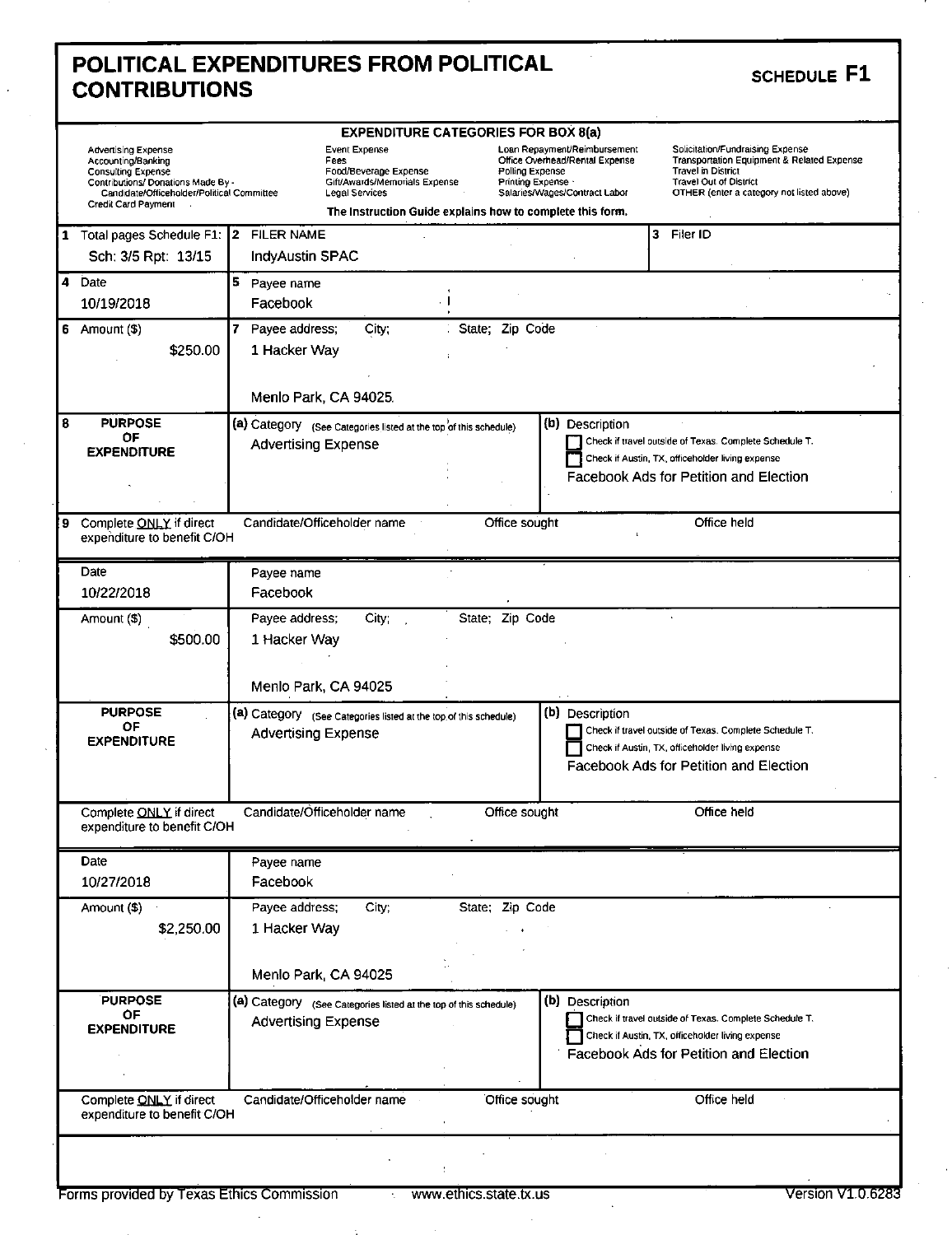### **POLITICAL EXPENDITURES FROM POLITICAL**<br> **SCHEDULE**<br> **POLITICAL CONTRIBUTIONS**

|   | <b>Advertising Expense</b><br>Accounting/Banking<br><b>Consulting Expense</b><br>Contributions/ Donations Made By -<br>Candidate/Officeholder/Political Committee<br>Credit Card Payment | <b>EXPENDITURE CATEGORIES FOR BOX 8(a)</b><br>Loan Repayment/Reimbursement<br>Solicitation/Fundraising Expense<br>Event Expense<br>Office Overhead/Rental Expense<br>Transportation Equipment & Related Expense<br>Fees<br><b>Travel in District</b><br>Polling Expense<br>Food/Beverage Expense<br>Gift/Awards/Memorials Expense<br>Printing Expense<br><b>Travel Out of District</b><br>Legal Services<br>Salaries/Wages/Contract Labor<br>OTHER (enter a category not listed above)<br>The Instruction Guide explains how to complete this form. |
|---|------------------------------------------------------------------------------------------------------------------------------------------------------------------------------------------|-----------------------------------------------------------------------------------------------------------------------------------------------------------------------------------------------------------------------------------------------------------------------------------------------------------------------------------------------------------------------------------------------------------------------------------------------------------------------------------------------------------------------------------------------------|
| 1 | Total pages Schedule F1: 2                                                                                                                                                               | <b>FILER NAME</b><br>Filer ID<br>3                                                                                                                                                                                                                                                                                                                                                                                                                                                                                                                  |
|   | Sch: 4/5 Rpt: 14/15                                                                                                                                                                      | <b>IndyAustin SPAC</b>                                                                                                                                                                                                                                                                                                                                                                                                                                                                                                                              |
| 4 | Date<br>10/14/2018                                                                                                                                                                       | 5.<br>Payee name<br>LinkedIn                                                                                                                                                                                                                                                                                                                                                                                                                                                                                                                        |
| 6 | Amount (\$)<br>\$49.89                                                                                                                                                                   | Payee address;<br>State; Zip Code<br>$City;$ .<br>605 W Maude Ave<br>Sunnyvale, CA 94085                                                                                                                                                                                                                                                                                                                                                                                                                                                            |
| 8 | <b>PURPOSE</b><br>OF<br><b>EXPENDITURE</b>                                                                                                                                               | (b) Description<br>(a) Category (See Categories listed at the top of this schedule)<br>Check if travel outside of Texas. Complete Schedule T.<br>Research and outreach<br>Check if Austin, TX, officeholder living expense<br>Research and Development                                                                                                                                                                                                                                                                                              |
| 9 | Complete ONLY if direct<br>expenditure to benefit C/OH                                                                                                                                   | Office held<br>Candidate/Officeholder name<br>Office sought                                                                                                                                                                                                                                                                                                                                                                                                                                                                                         |
|   | Date<br>10/19/2018                                                                                                                                                                       | Payee name<br>Russell, Deborah                                                                                                                                                                                                                                                                                                                                                                                                                                                                                                                      |
|   | Amount (\$)<br>\$600.00                                                                                                                                                                  | Payee address;<br>City:<br>State; Zip Code<br>2430 Cromwell Circle<br>1105<br><b>Austin, TX 78741</b>                                                                                                                                                                                                                                                                                                                                                                                                                                               |
|   | <b>PURPOSE</b><br><b>OF</b><br><b>EXPENDITURE</b>                                                                                                                                        | (b) Description<br>(a) Category (See Categories listed at the top of this schedule)<br>Check if travel outside of Texas. Complete Schedule T.<br>Salaries/Wages/Contract Labor<br>Check if Austin, TX, officeholder living expense<br><b>Clerical Assistance</b>                                                                                                                                                                                                                                                                                    |
|   | Complete ONLY if direct<br>expenditure to benefit C/OH                                                                                                                                   | Candidate/Officeholder name<br>Office sought<br>Office held                                                                                                                                                                                                                                                                                                                                                                                                                                                                                         |
|   | Date<br>10/25/2018                                                                                                                                                                       | Payee name<br>Russell, Deborah                                                                                                                                                                                                                                                                                                                                                                                                                                                                                                                      |
|   | Amount (\$)<br>\$600.00                                                                                                                                                                  | State; Zip Code<br>Payee address;<br>City;<br>2430 Cromwell Circle<br>1105<br><b>Austin, TX 78741</b>                                                                                                                                                                                                                                                                                                                                                                                                                                               |
|   | <b>PURPOSE</b><br>OF<br><b>EXPENDITURE</b>                                                                                                                                               | (b) Description<br>(a) Category (See Categories listed at the top of this schedule)<br>Check if travel outside of Texas. Complete Schedule T.<br>Salaries/Wages/Contract Labor<br>Check if Austin, TX, officeholder living expense<br><b>Clerical Assistance</b>                                                                                                                                                                                                                                                                                    |
|   | Complete ONLY if direct<br>expenditure to benefit C/OH                                                                                                                                   | Candidate/Officeholder name<br>Office held<br>Office sought                                                                                                                                                                                                                                                                                                                                                                                                                                                                                         |
|   |                                                                                                                                                                                          |                                                                                                                                                                                                                                                                                                                                                                                                                                                                                                                                                     |